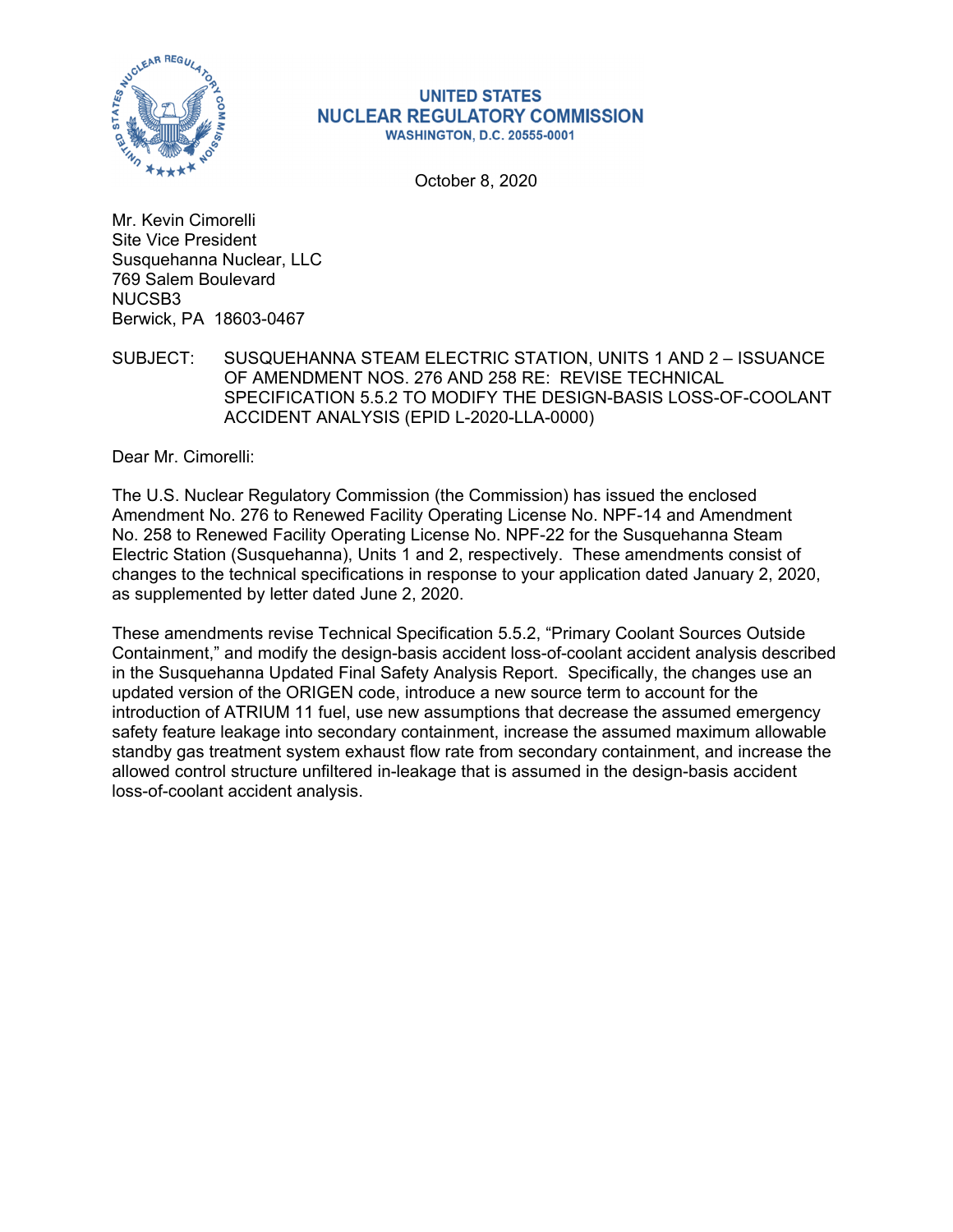Sincerely,

#### */RA/*

Sujata Goetz, Project Manager Plant Licensing Branch I Division of Operating Reactor Licensing Office of Nuclear Reactor Regulation

Docket Nos. 50-387 and 50-388

Enclosures:

- 1. Amendment No. 276 to License No. NPF-14
- 2. Amendment No. 258 to License No. NPF-22
- 3. Safety Evaluation

cc: Listserv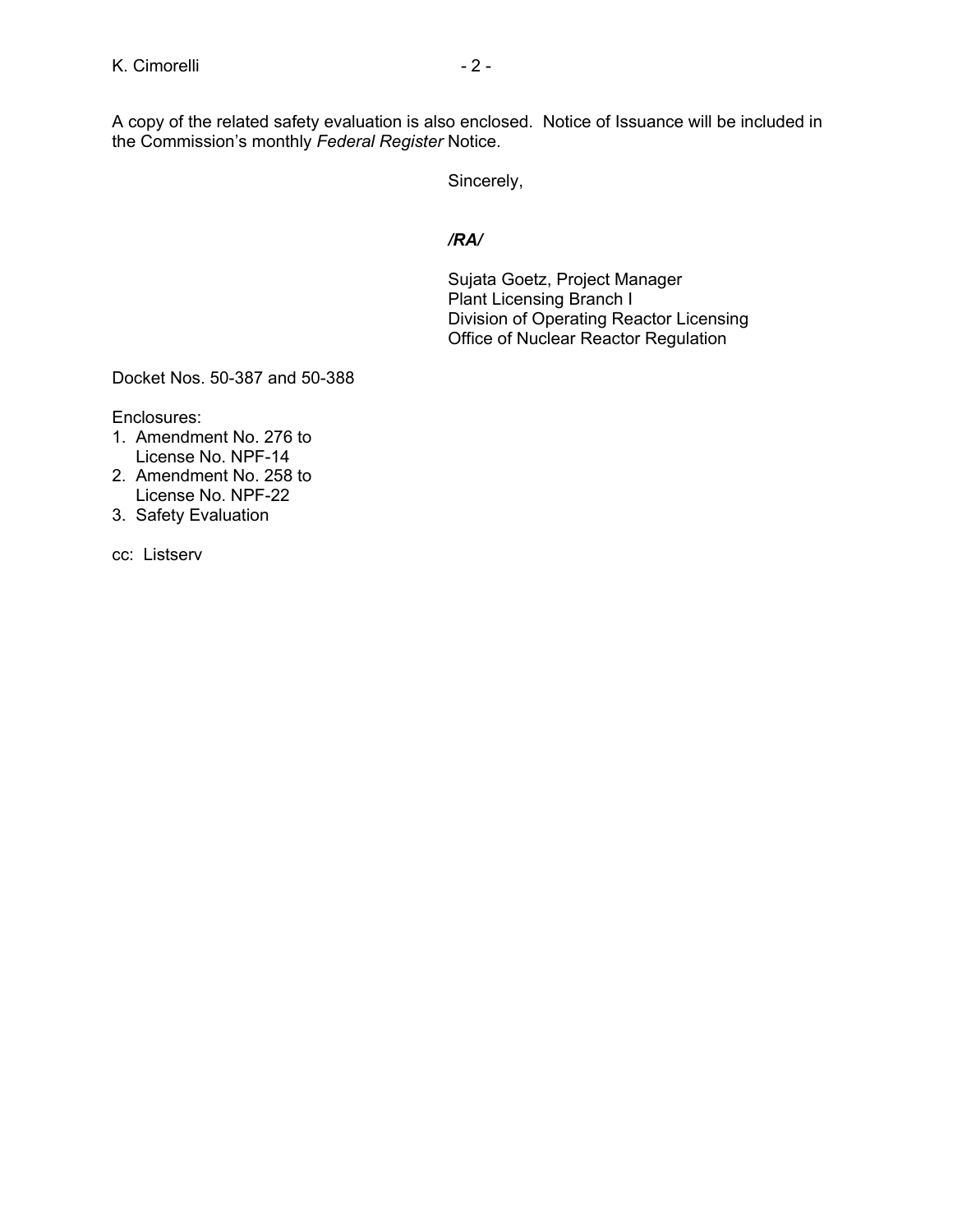

**UNITED STATES NUCLEAR REGULATORY COMMISSION WASHINGTON, D.C. 20555-0001** 

## SUSQUEHANNA NUCLEAR, LLC

## ALLEGHENY ELECTRIC COOPERATIVE, INC.

## DOCKET NO. 50-387

## SUSQUEHANNA STEAM ELECTRIC STATION, UNIT 1

## AMENDMENT TO RENEWED FACILITY OPERATING LICENSE

Amendment No. 276 Renewed License No. NPF-14

- 1. The U.S. Nuclear Regulatory Commission (NRC or the Commission) has found that:
	- A. The application for the amendment filed by Susquehanna Nuclear, LLC, dated January 2, 2020, as supplemented by letter dated June 2, 2020, complies with the standards and requirements of the Atomic Energy Act of 1954, as amended (the Act), and the Commission's regulations set forth in 10 CFR Chapter I;
	- B. The facility will operate in conformity with the application, the provisions of the Act, and the regulations of the Commission;
	- C. There is reasonable assurance: (i) that the activities authorized by this amendment can be conducted without endangering the health and safety of the public, and (ii) that such activities will be conducted in compliance with the Commission's regulations set forth in 10 CFR Chapter I;
	- D. The issuance of this amendment will not be inimical to the common defense and security or to the health and safety of the public; and
	- E. The issuance of this amendment is in accordance with 10 CFR Part 51 of the Commission's regulations and all applicable requirements have been satisfied.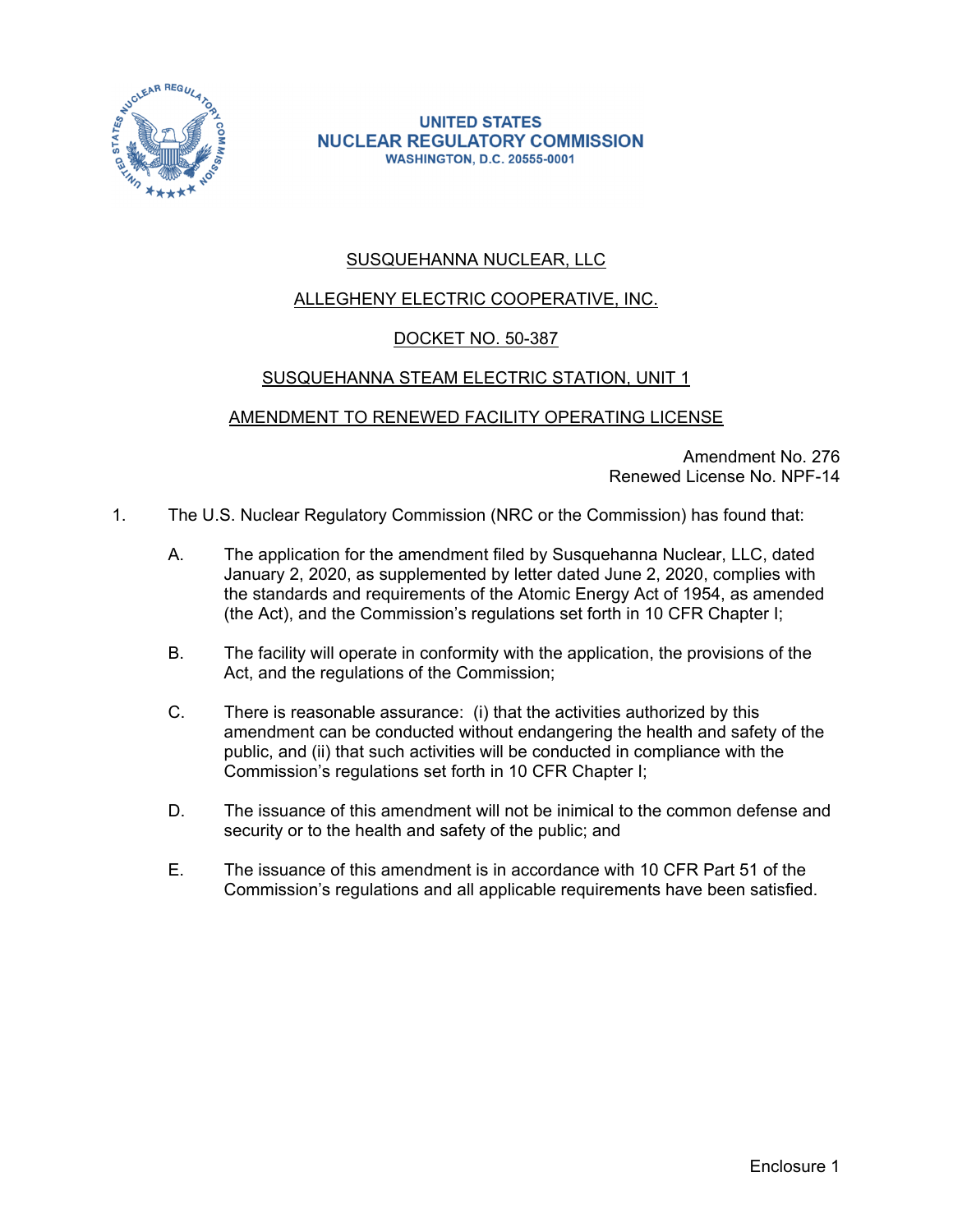- 2. Accordingly, the license is amended by changes to the Technical Specifications as indicated in the attachment to this license amendment and paragraph 2.C.(2) of Renewed Facility Operating License No. NPF-14 is hereby amended to read as follows:
	- (2) Technical Specifications and Environmental Protection Plan

The Technical Specifications contained in Appendix A, as revised through Amendment No. 276, and the Environmental Protection Plan contained in Appendix B are hereby incorporated in the license. Susquehanna Nuclear, LLC shall operate the facility in accordance with the Technical Specifications and the Environmental Protection Plan.

3. This license amendment is effective as of its date of issuance and shall be implemented within 90 days.

#### FOR THE NUCLEAR REGULATORY COMMISSION

James G. Danna

Digitally signed by James G. Danna Date: 2020.10.08 12:54:35 -04'00'

 James G. Danna, Chief Plant Licensing Branch I Division of Operating Reactor Licensing Office of Nuclear Reactor Regulation

Attachment:

Changes to the Renewed Facility Operating License and Technical Specifications

Date of Issuance: October 8, 2020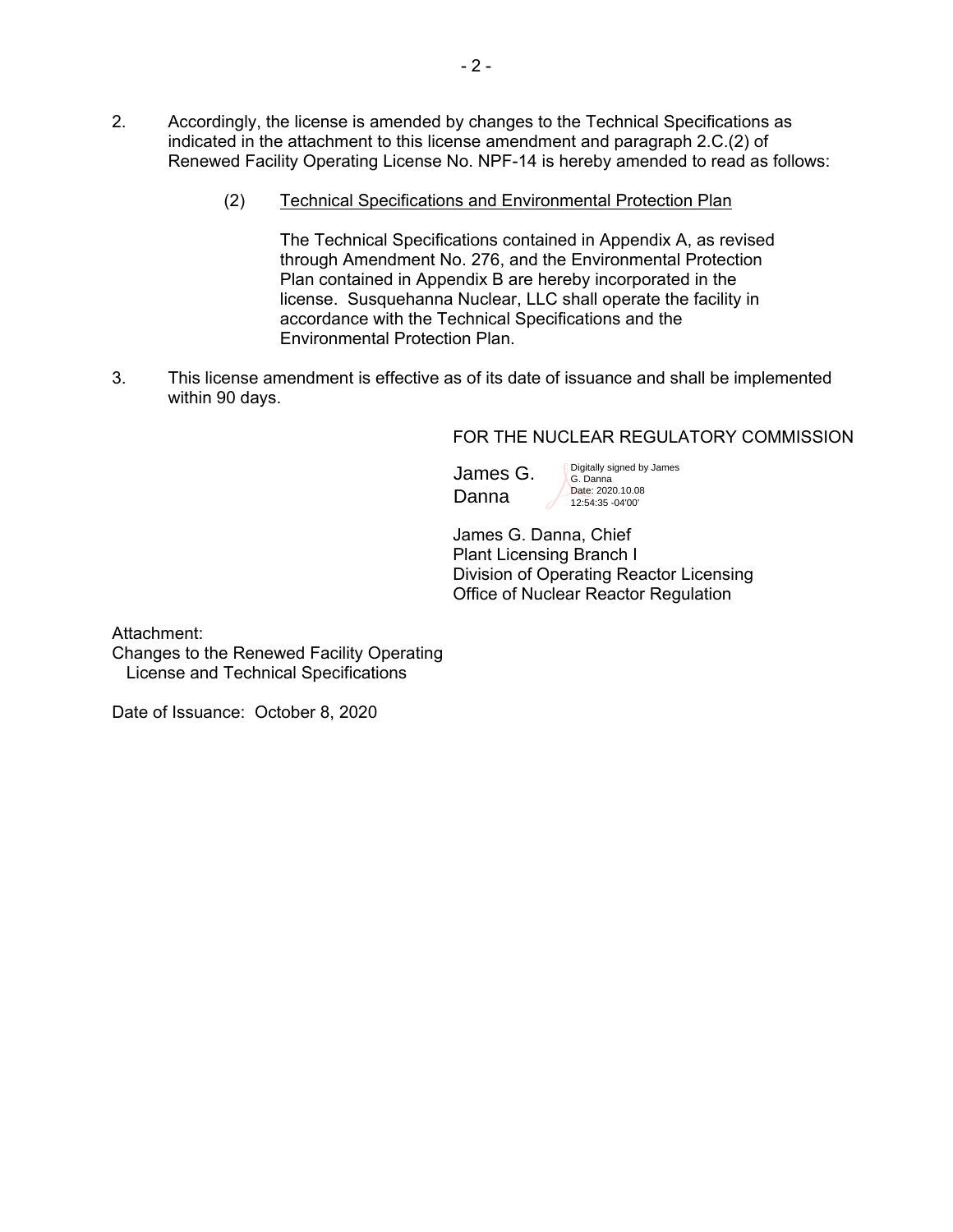#### ATTACHMENT TO LICENSE AMENDMENT NO. 276

#### SUSQUEHANNA STEAM ELECTRIC STATION, UNIT 1

#### RENEWED FACILITY OPERATING LICENSE NO. NPF-14

#### DOCKET NO. 50-387

Replace the following page of the Renewed Facility Operating License with the attached revised page. The revised page is identified by amendment number and contains a marginal line indicating the area of change.

| Remove | Insert |
|--------|--------|
| Page 3 | Page:  |

 $Page$  3

Replace the following page of the Appendix A Technical Specifications with the attached revised page. The revised page is identified by amendment number and contains a marginal line indicating the area of change.

| Remove    | Insert    |  |
|-----------|-----------|--|
| $5.0 - 8$ | $5.0 - 8$ |  |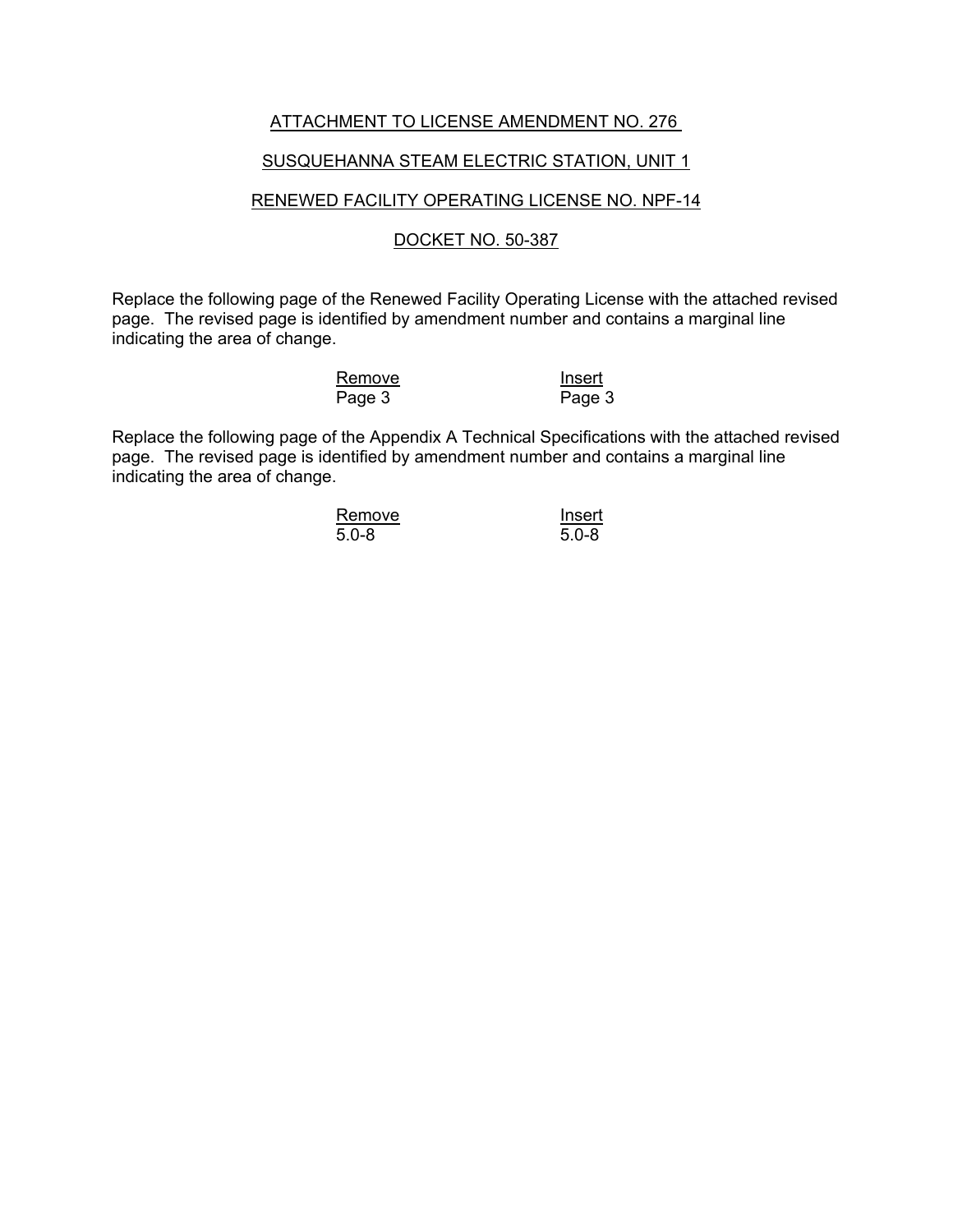- (4) Susquehanna Nuclear, LLC, pursuant to the Act and 10 CFR Parts 30, 40, and 70 to receive, posses, and use in amounts as required any byproduct, source or special nuclear material without restriction to chemical or physical form, for sample analysis or instrument calibration or associated with radioactive apparatus or components; and
- (5) Susquehanna Nuclear, LLC, pursuant to the Act and 10 CFR Parts 30, 40, and 70 to possess, but not separate, such byproduct and special nuclear materials as may be produced by the operation of the facility.
- C. This license shall be deemed to contain and is subject to the conditions specified in the Commission's regulations set forth in 10 CFR Chapter I and is subject to all applicable provisions of the Act and to the rules, regulations and orders of the Commission nor or hereafter in effect; and is subject to the additional conditions specified or incorporated below:

## (1) Maximum Power Level

Susquehanna Nuclear, LLC is authorized to operate the facility at reactor core power levels not in excess of 3952 megawatts thermal in accordance with the conditions specified herein. The preoperational tests, startup tests and other items identified in License Conditions 2.C.(36), 2.C.(37), 2.C.(38), and 2.C.(39) to this license shall be completed as specified.

#### (2) Technical Specifications and Environmental Protection Plan

The Technical Specifications contained in Appendix A, as revised through Amendment No. 276, and the Environmental Protection Plan contained in Appendix B are hereby incorporated in the license. Susquehanna Nuclear, LLC shall operate the facility in accordance with the Technical Specifications and the Environmental Protection Plan.

For Surveillance Requirements (SRs) that are new in Amendment 178 to Facility Operating License No. NPF-14, the first performance is due at the end of the first surveillance interval that begins at implementation of Amendment 178. For SRs that existed prior to Amendment 178, including SRs with modified acceptance criteria and SRs whose frequency of performance is being extended, the first performance is due at the end of the first surveillance interval that begins on the date the Surveillance was last performed prior to implementation of Amendment 178.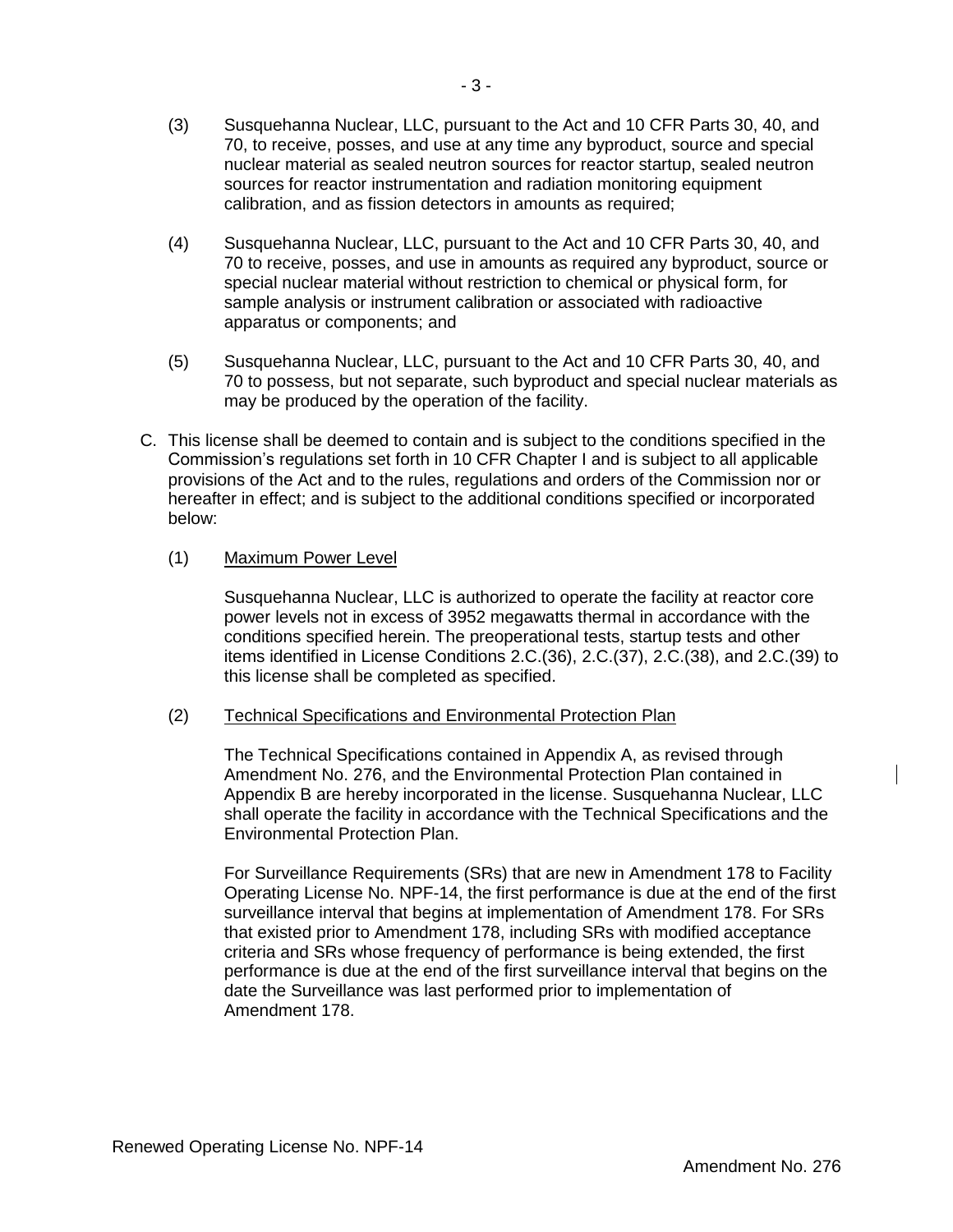## 5.5 Programs and Manuals

## 5.5.1 (ODCM) (continued)

shall indicate the date (i.e., month and year) the change was implemented.

## 5.5.2 Primary Coolant Sources Outside Containment

This program provides controls to minimize leakage from those portions of systems outside containment that could contain highly radioactive fluids during a serious transient or accident to levels as low as practicable. The systems include Core Spray, High Pressure Coolant Injection, Residual Heat Removal, Reactor Core Isolation Cooling, Reactor Water Cleanup, Standby Gas Treatment, Post Accident Sampling (until such time as a modification eliminates the PASS penetration as a potential leakage path) and Containment Air Monitoring Systems. The program shall include the following:

- a. Preventive maintenance and periodic visual inspection requirements; and
- b. Integrated leak test requirements for each system at least once per 24 months.

The provisions of SR 3.0.2 are applicable.

## 5.5.3 Not Used

## 5.5.4 Radioactive Effluent Controls Program

This program conforms to 10 CFR 50.36a for the control of radioactive effluents and for maintaining the doses to members of the public from radioactive effluents as low as reasonably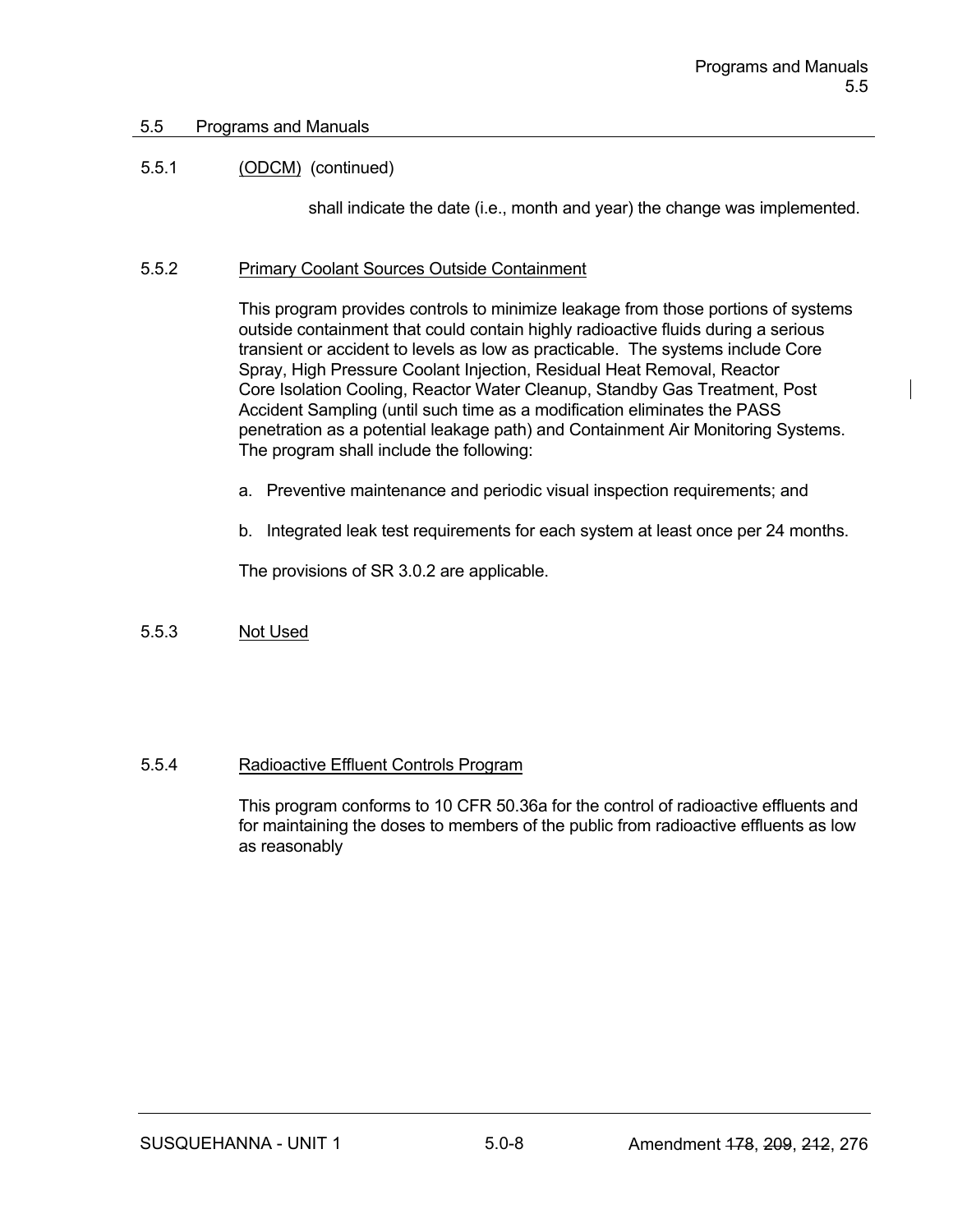

#### **UNITED STATES NUCLEAR REGULATORY COMMISSION WASHINGTON, D.C. 20555-0001**

## SUSQUEHANNA NUCLEAR, LLC

## ALLEGHENY ELECTRIC COOPERATIVE, INC.

## DOCKET NO. 50-388

#### SUSQUEHANNA STEAM ELECTRIC STATION, UNIT 2

#### AMENDMENT TO RENEWED FACILITY OPERATING LICENSE

Amendment No. 258 Renewed License No. NPF-22

- 1. The U.S. Nuclear Regulatory Commission (NRC or the Commission) has found that:
	- A. The application for the amendment filed by Susquehanna Nuclear, LLC, dated January 2, 2020, as supplemented by letter dated June 2, 2020, complies with the standards and requirements of the Atomic Energy Act of 1954, as amended (the Act), and the Commission's regulations set forth in 10 CFR Chapter I;
	- B. The facility will operate in conformity with the application, the provisions of the Act, and the regulations of the Commission;
	- C. There is reasonable assurance: (i) that the activities authorized by this amendment can be conducted without endangering the health and safety of the public, and (ii) that such activities will be conducted in compliance with the Commission's regulations;
	- D. The issuance of this amendment will not be inimical to the common defense and security or to the health and safety of the public; and
	- E. The issuance of this amendment is in accordance with 10 CFR Part 51 of the Commission's regulations and all applicable requirements have been satisfied.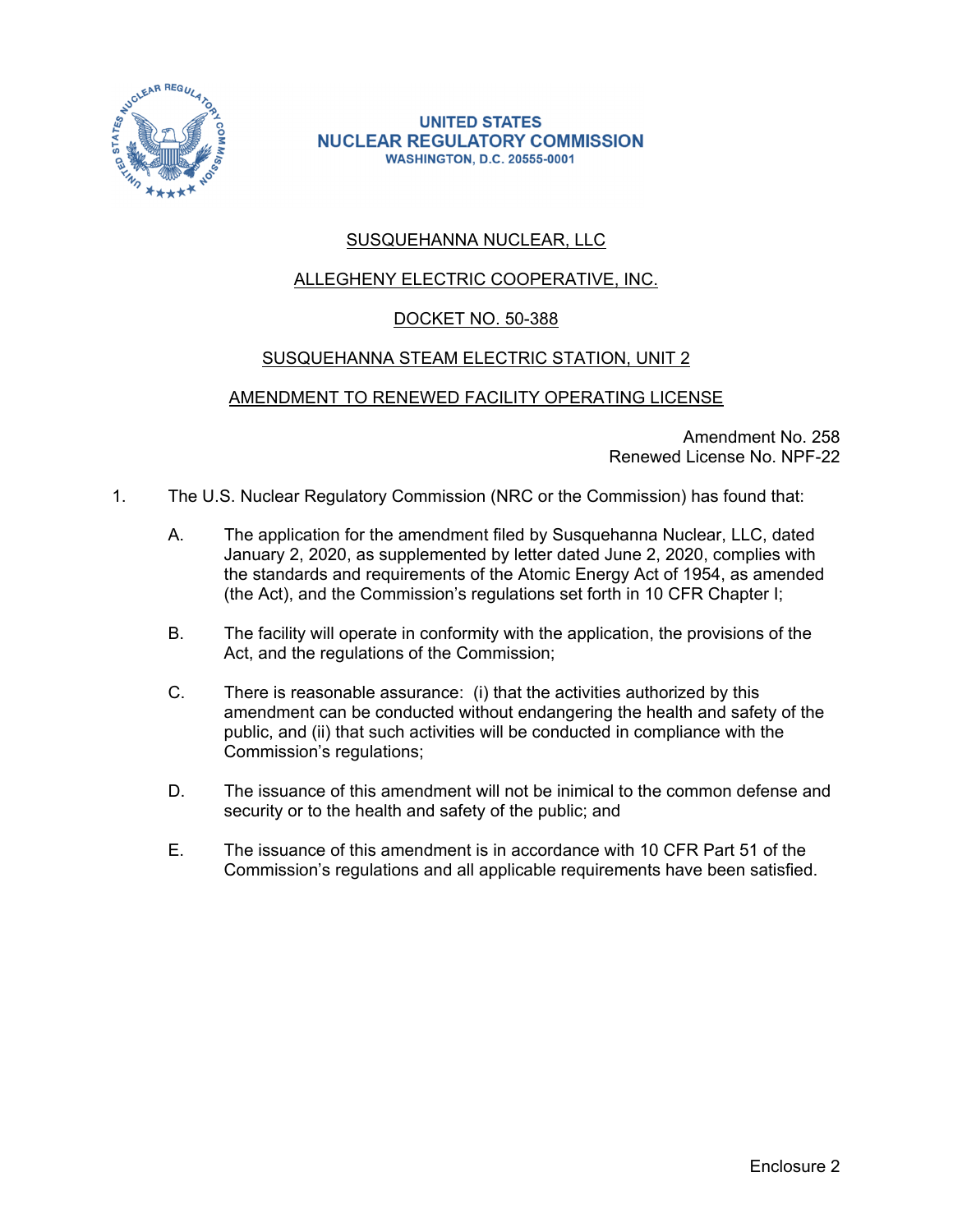- 2. Accordingly, the license is amended by changes to the Technical Specifications as indicated in the attachment to this license amendment and paragraph 2.C.(2) of Renewed Facility Operating License No. NPF-22 is hereby amended to read as follows:
	- (2) Technical Specifications and Environmental Protection Plan

The Technical Specifications contained in Appendix A, as revised through Amendment No. 258, and the Environmental Protection Plan contained in Appendix B are hereby incorporated in the license. Susquehanna Nuclear, LLC shall operate the facility in accordance with the Technical Specifications and the Environmental Protection Plan.

3. This license amendment is effective as of its date of issuance and shall be implemented within 90 days.

#### FOR THE NUCLEAR REGULATORY COMMISSION

James G. Danna

Digitally signed by James G. Danna Date: 2020.10.08 12:55:14 -04'00'

 James G. Danna, Chief Plant Licensing Branch I Division of Operating Reactor Licensing Office of Nuclear Reactor Regulation

Attachment:

Changes to the Renewed Facility Operating License and Technical Specifications

Date of Issuance: October 8, 2020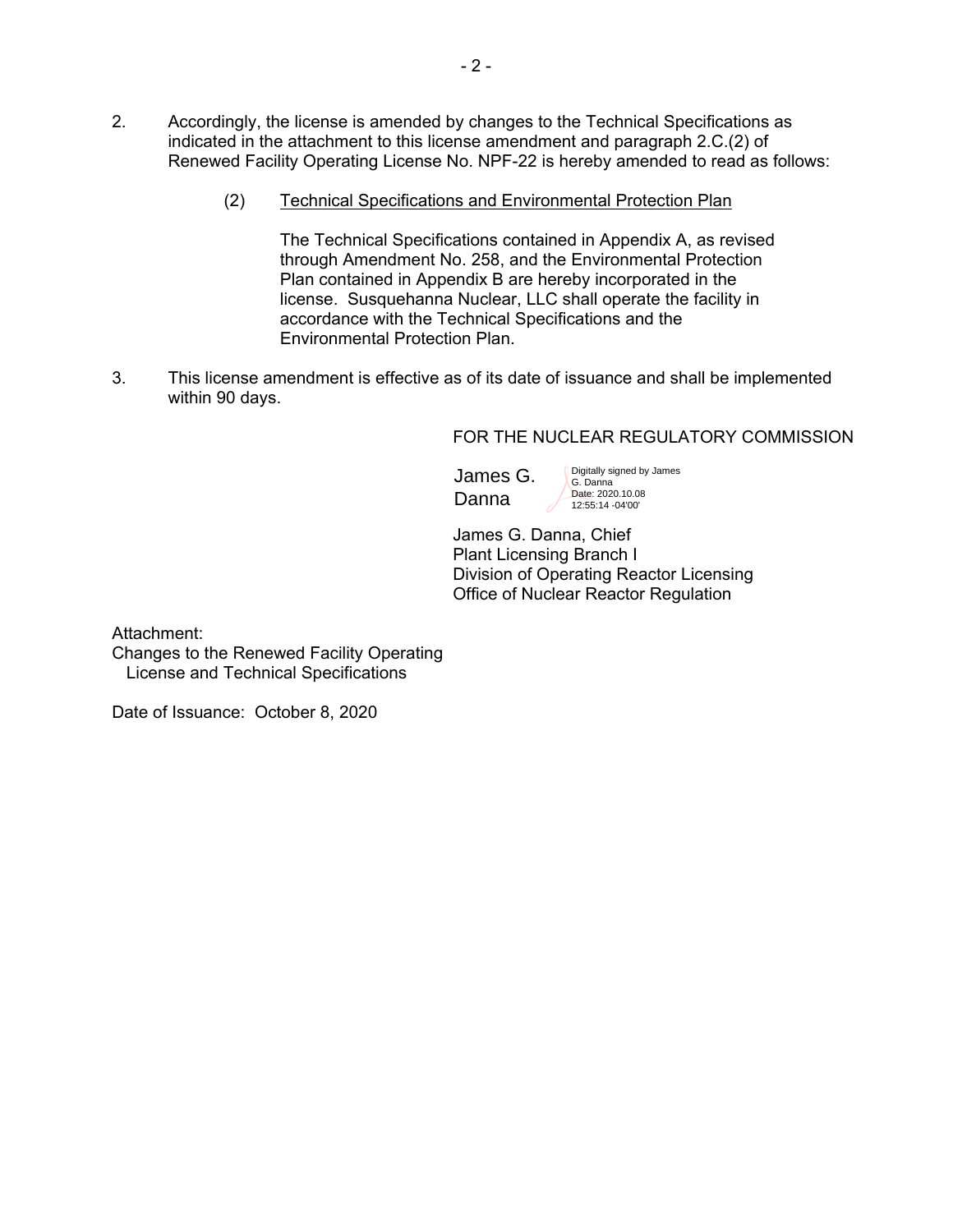#### ATTACHMENT TO LICENSE AMENDMENT NO. 258

#### SUSQUEHANNA STEAM ELECTRIC STATION, UNIT 2

#### RENEWED FACILITY OPERATING LICENSE NO. NPF-22

#### DOCKET NO. 50-388

Replace the following page of the Renewed Facility Operating License with the attached revised page. The revised page is identified by amendment number and contains a marginal line indicating the area of change.

| Remove | Insert |
|--------|--------|
| Page 3 | Page:  |

 $Page$  3

Replace the following page of the Appendix A Technical Specifications with the attached revised page. The revised page is identified by amendment number and contains a marginal line indicating the area of change.

| Remove    | Insert    |
|-----------|-----------|
| $5.0 - 8$ | $5.0 - 8$ |

 $5.0 - 8$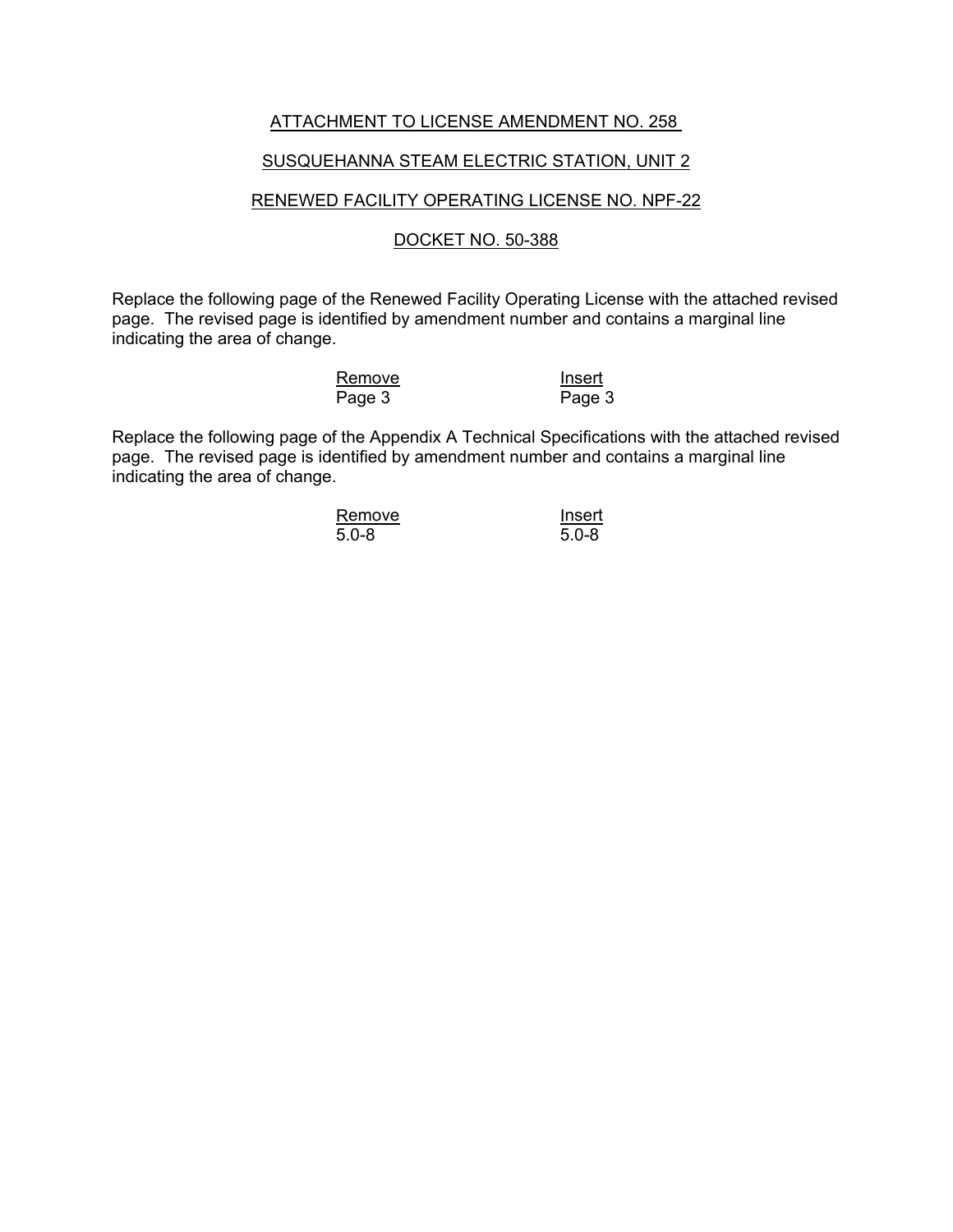- (4) Susquehanna Nuclear, LLC, pursuant to the Act and 10 CFR Parts 30, 40, and 70 to receive, posses, and use in amounts as required any byproduct, source or special nuclear material without restriction to chemical or physical form, for sample analysis or instrument calibration or associated with radioactive apparatus or components; and
- (5) Susquehanna Nuclear, LLC, pursuant to the Act and 10 CFR Parts 30, 40, and 70 to possess, but not separate, such byproduct and special nuclear materials as may be produced by the operation of the facility.
- C. This license shall be deemed to contain and is subject to the conditions specified in the Commission's regulations set forth in 10 CFR Chapter I and is subject to all applicable provisions of the Act and to the rules, regulations and orders of the Commission nor or hereafter in effect; and is subject to the additional conditions specified or incorporated below:

## (1) Maximum Power Level

Susquehanna Nuclear, LLC is authorized to operate the facility at reactor core power levels not in excess of 3952 megawatts thermal in accordance with the conditions specified herein. The preoperational tests, startup tests and other items identified in License Conditions 2.C.(20), 2.C.(21), 2.C.(22), and 2.C.(23) to this license shall be completed as specified.

#### (2) Technical Specifications and Environmental Protection Plan

The Technical Specifications contained in Appendix A, as revised through Amendment No. 258, and the Environmental Protection Plan contained in Appendix B are hereby incorporated in the license. Susquehanna Nuclear, LLC shall operate the facility in accordance with the Technical Specifications and the Environmental Protection Plan.

For Surveillance Requirements (SRs) that are new in Amendment 151 to Facility Operating License No. NPF-22, the first performance is due at the end of the first surveillance interval that begins at implementation of Amendment 151. For SRs that existed prior to Amendment 151, including SRs with modified acceptance criteria and SRs whose frequency of performance is being extended, the first performance is due at the end of the first surveillance interval that begins on the date the Surveillance was last performed prior to implementation of Amendment 151.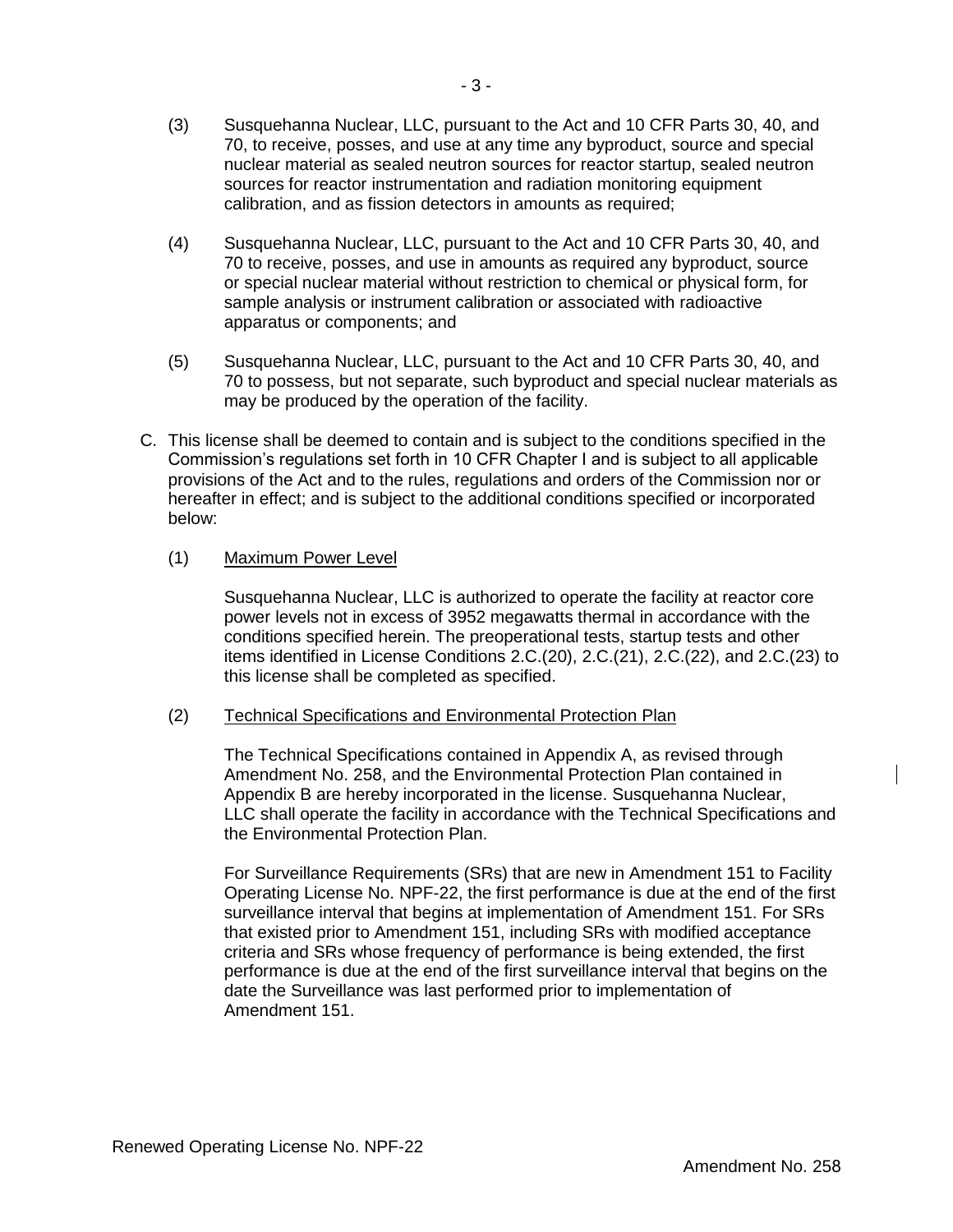#### 5.5 Programs and Manuals

#### 5.5.1 ODCM (continued)

shall indicate the date (i.e., month and year) the change was implemented.

#### 5.5.2 Primary Coolant Sources Outside Containment

This program provides controls to minimize leakage from those portions of systems outside containment that could contain highly radioactive fluids during a serious transient or accident to levels as low as practicable. The systems include Core Spray, High Pressure Coolant Injection, Residual Heat Removal, Reactor Core Isolation Cooling, Reactor Water Cleanup, Standby Gas Treatment, Post Accident Sampling (until such time as a modification eliminates the PASS penetration as a potential leakage path) and Containment Air Monitoring Systems. The program shall include the following:

- a. Preventive maintenance and periodic visual inspection requirements; and
- b. Integrated leak test requirements for each system at least once per 24 months.

The provisions of SR 3.0.2 are applicable.

#### 5.5.3 Not Used

#### 5.5.4 Radioactive Effluent Controls Program

This program conforms to 10 CFR 50.36a for the control of radioactive effluents and for maintaining the doses to members of the public from radioactive effluents as low as reasonably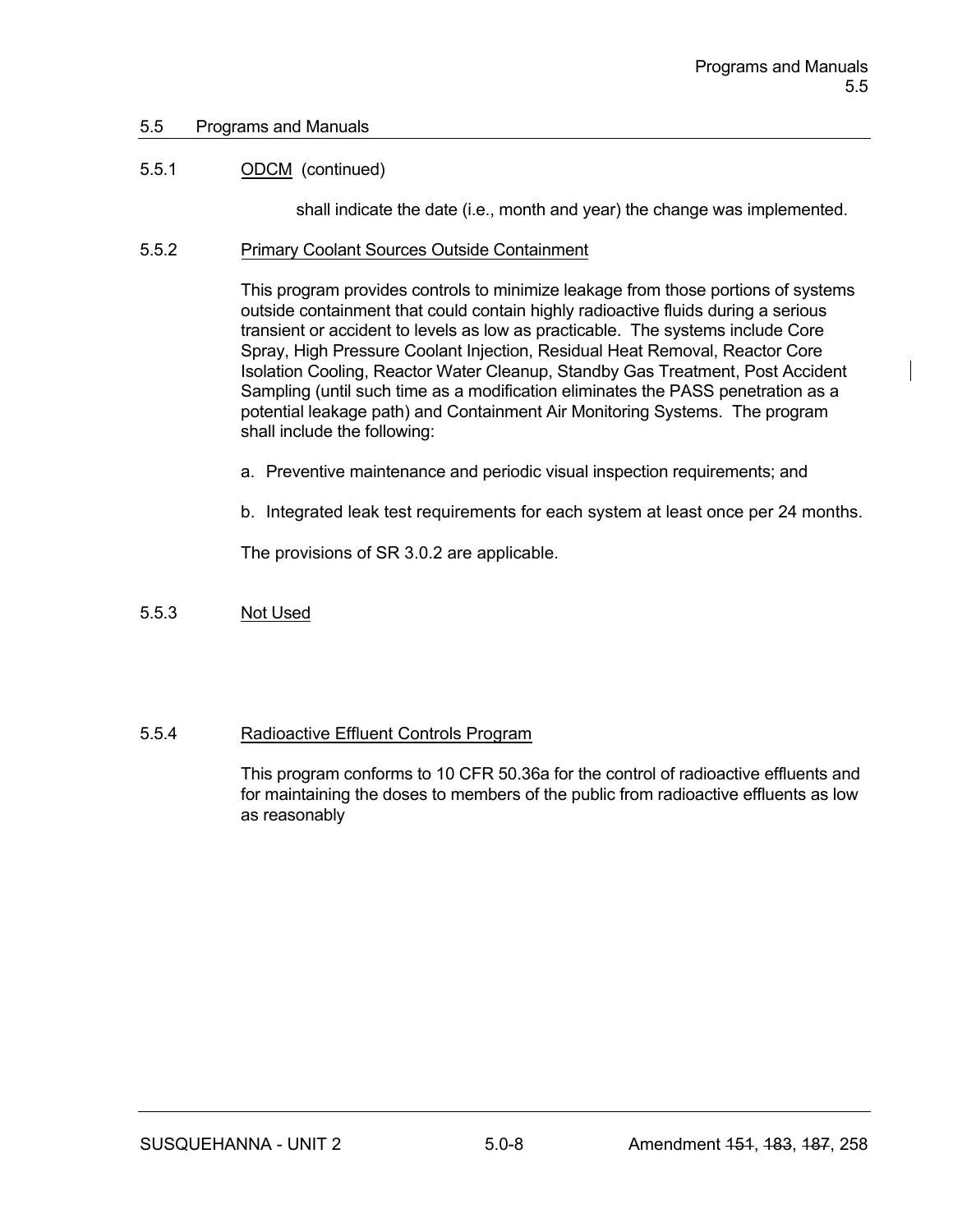

## SAFETY EVALUATION BY THE OFFICE OF NUCLEAR REACTOR REGULATION

## RELATED TO AMENDMENT NO. 276 TO

## RENEWED FACILITY OPERATING LICENSE NO. NPF-14

## AND AMENDMENT NO. 258 TO

## RENEWED FACILITY OPERATING LICENSE NO. NPF-22

## SUSQUEHANNA NUCLEAR, LLC

## ALLEGHENY ELECTRIC COOPERATIVE, INC.

#### SUSQUEHANNA STEAM ELECTRIC STATION, UNITS 1 AND 2

#### DOCKET NOS. 50-387 AND 50-388

#### 1.0 INTRODUCTION

By application dated January 2, 2020 (Agencywide Documents Access and Management system (ADAMS) Accession No. ML20002B254), as supplemented by letter dated June 2, 2020 (ADAMS Accession No. ML ML20155K659), Susquehanna Nuclear, LLC (the licensee) submitted a license amendment request for changes to the Susquehanna Steam Electric Station (Susquehanna), Units 1 and 2, Technical Specifications (TSs).

The supplement dated June 2, 2020, provided additional information that clarified the application, did not expand the scope of the application as originally noticed, and did not change the U.S. Nuclear Regulatory Commission (NRC or the Commission) staff's original proposed no significant hazards consideration determination as published in the *Federal Register* on May 5, 2020 (85 FR 26731).

The amendments would revise TS 5.5.2, "Primary Coolant Sources Outside Containment," and modify the design-basis accident (DBA) loss-of-coolant accident (LOCA) analysis described in the Susquehanna Updated Final Safety Analysis Report (UFSAR). Specifically, the changes would use an updated version of the ORIGEN code, introduce a new source term to account for the introduction of ATRIUM 11 fuel, use new assumptions that decrease the assumed emergency safety feature (ESF) leakage into secondary containment, increase the assumed maximum allowable standby gas treatment system exhaust flow rate from secondary containment, and increase the allowed control structure unfiltered inleakage that is assumed in the DBA LOCA analysis.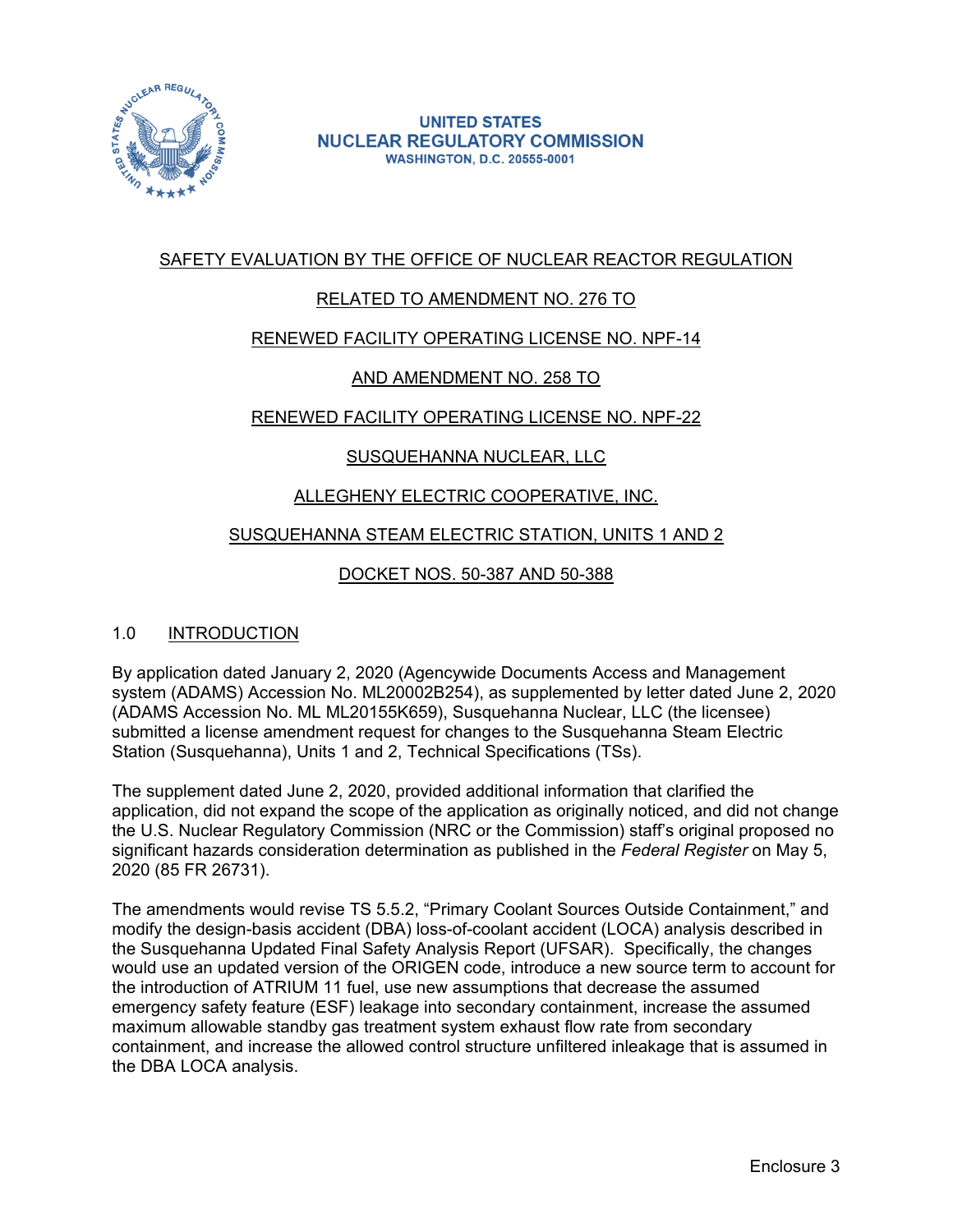## 2.0 REGULATORY EVALUATION

The changes would include accident source term calculation methodology and the LOCA parameters for postulated accident analysis, including the inputs and assumptions used in the Susquehanna LOCA dose consequences analysis. The proposed changes would support loading ATRIUM 11 fuel and would increase the margin for surveillance testing.

The NRC staff considered the following regulatory requirements and guidance in its review of the LAR.

Title 10 of the *Code of Federal Regulations* (10 CFR) Section 50.67(b)(2), "Accident source term,*"* provides that the NRC may issue a license amendment for a licensee who seeks to revise its current accident source term in design-basis radiological consequence analyses only if the applicant's analysis demonstrates with reasonable assurance that:

- (i) An individual located at any point on the boundary of the exclusion area for any 2-hour period following the onset of the postulated fission product release, would not receive a radiation dose in excess of 0.25 Sv [Sievert] (25 [roentgen equivalent man] rem) total effective dose equivalent (TEDE).
- (ii) An individual located at any point on the outer boundary of the low population zone, who is exposed to the radioactive cloud resulting from the postulated fission product release (during the entire period of its passage), would not receive a radiation dose in excess of 0.25 Sv (25 rem) total effective dose equivalent (TEDE).
- (iii) Adequate radiation protection is provided to permit access to and occupancy of the control room under accident conditions without personnel receiving radiation exposures in excess of 0.05 Sv (5 rem) total effective dose equivalent (TEDE) for the duration of the accident.

Section 50.36(c)(3) of 10 CFR states:

Surveillance requirements are requirements relating to test, calibration, or inspection to assure that the necessary quality of systems and components is maintained, that the facility operation will be within safety limits, and that the limiting conditions for operation will be met.

Section 50.36(c)(5) of 10 CFR states, in part:

Administrative controls are the provisions relating to organization and management, procedures, recordkeeping, review and audit, and reporting necessary to assure operation of the facility in a safe manner.

Appendix A to 10 CFR Part 50, "General Design Criteria for Nuclear Power Plants" (GDC), Criterion 19, "Control room," states:

A control room shall be provided from which actions can be taken to operate the nuclear power unit safely under normal conditions and to maintain it in a safe condition under accident conditions, including loss-of-coolant accidents. Adequate radiation protection shall be provided to permit access and occupancy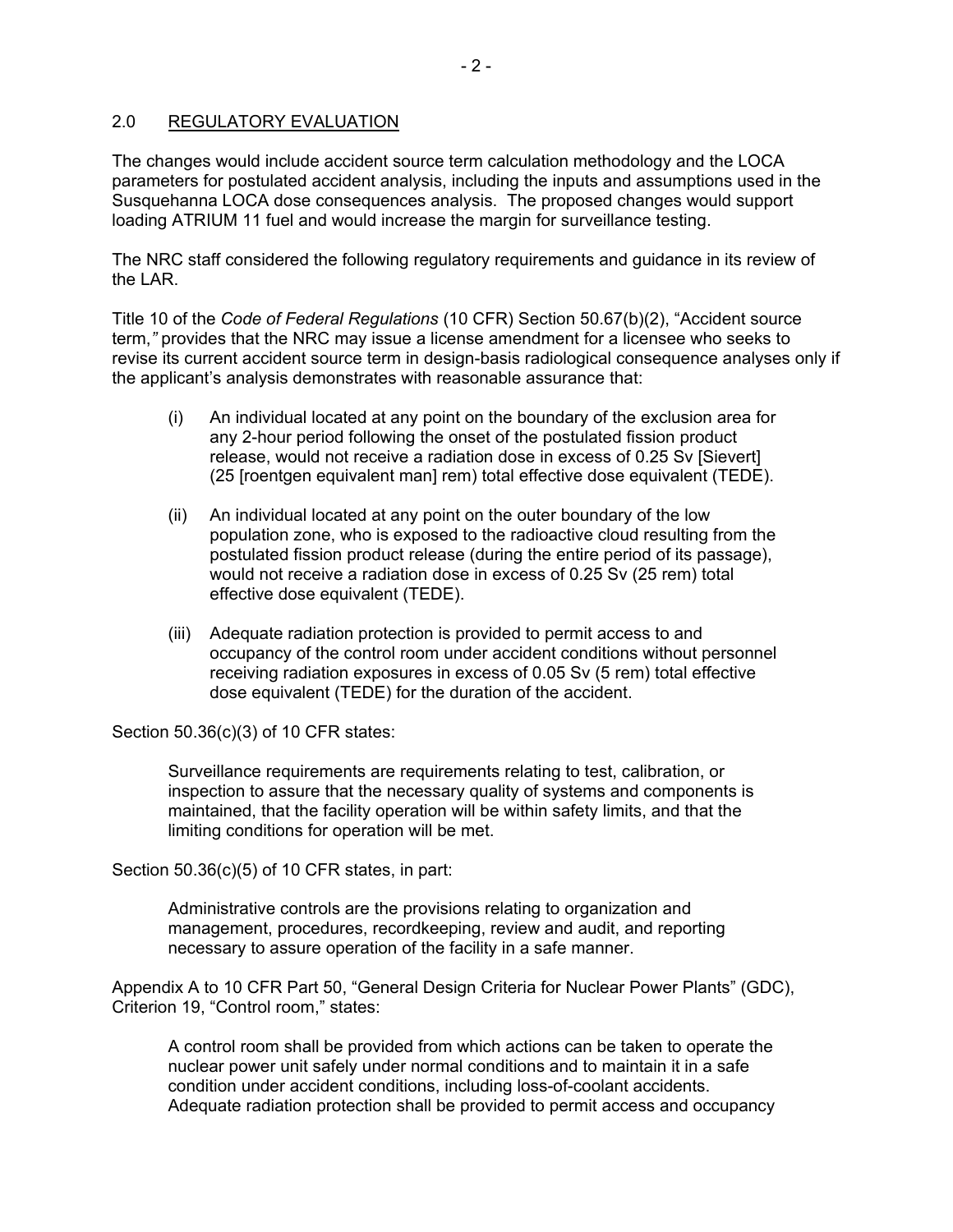of the control room under accident conditions without personnel receiving radiation exposures in excess of 5 rem whole body, or its equivalent to any part of the body, for the duration of the accident. Equipment at appropriate locations outside the control room shall be provided (1) with a design capability for prompt hot shutdown of the reactor, including necessary instrumentation and controls to maintain the unit in a safe condition during hot shutdown, and (2) with a potential capability for subsequent cold shutdown of the reactor through the use of suitable procedures.

Applicants for and holders of construction permits and operating licenses under this part who apply on or after January 10, 1997, applicants for design approvals or certifications under part 52 of this chapter who apply on or after January 10, 1997, applicants for and holders of combined licenses or manufacturing licenses under part 52 of this chapter who do not reference a standard design approval or certification, or holders of operating licenses using an alternative source term under § 50.67, shall meet the requirements of this criterion, except that with regard to control room access and occupancy, adequate radiation protection shall be provided to ensure that radiation exposures shall not exceed 0.05 Sv (5 rem) total effective dose equivalent (TEDE) as defined in § 50.2 for the duration of the accident.

Regulatory Guide (RG) 1.183, Revision 0, "Alternative Radiological Source Terms for Evaluating Design Basis Accidents at Nuclear Power Reactors", dated July 2000 (ADAMS Accession No. ML003716792), provides the methodology for analyzing the radiological consequences of several DBAs to show compliance with 10 CFR 50.67. RG 1.183 provides guidance to licensees on acceptable application of alternate source term (AST) submittals, including acceptable radiological analysis assumptions for use in conjunction with the accepted AST. Additionally, RG 1.183 provides that ESF systems that recirculate sump water outside of primary containment are assumed to leak during their intended operation.

NUREG-0800, "Standard Review Plan for the Review of Safety Analysis Reports for Nuclear Power Plants: LWR [Light-Water Reactor] Edition," (SRP) Section 15.0.1, "Radiological Consequence Analyses Using Alternative Source Terms," Revision 0, dated July 2000 (ADAMS Accession No. ML003734190), provides review guidance to the NRC staff for the review of AST amendment requests. Section 15.0.1 states that the NRC reviewer should evaluate the proposed change against the guidance in RG 1.183. The dose acceptance criteria for the fuel handling accident are a total effective dose equivalent (TEDE) of 6.3 rem at the exclusion area boundary for the worst 2 hours, 6.3 rem at the outer boundary of the low population zone, and 5 rem in the control room for the duration of the accident.

NRC Regulatory Issue Summary 2006-04, "Experience with Implementation of Alternative Source Terms," dated March 7, 2006 (ADAMS Accession No. ML053460347), discusses experiences with analyzing an accident involving a release from off-gas or waste systems.

License Amendment Nos. 239 and 216 for Susquehanna, Units 1 and 2, dated January 31, 2007 (ADAMS Accession No. ML070080301), incorporated a full-scope application of an AST methodology in accordance with 10 CFR 50.67.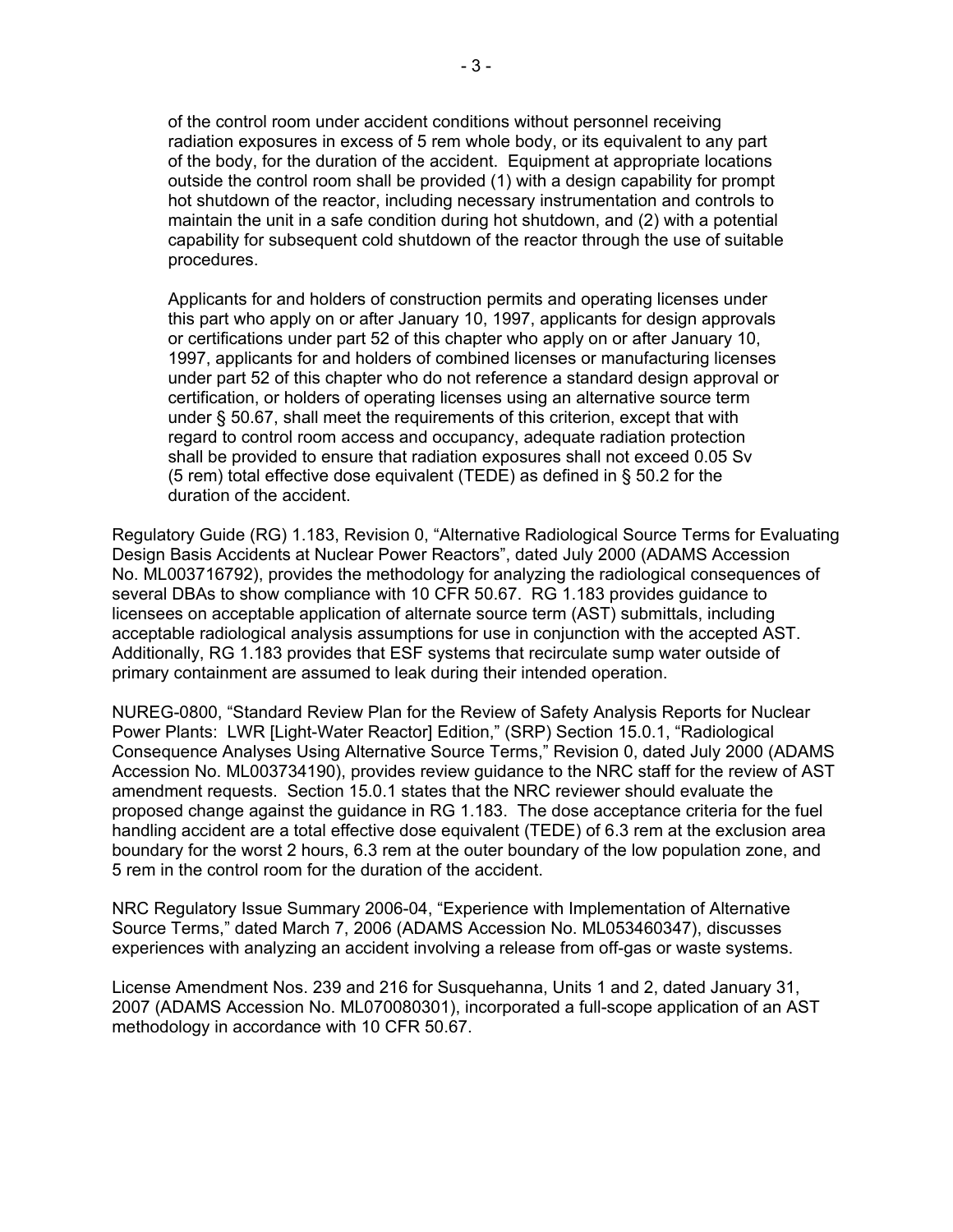## 2.1 Proposed Technical Specification Changes

The proposed amendments would modify TS 5.5.2 to remove the term "Scram Discharge" from the systems included in the program. The proposed amendment also modifies the Bases for TS 3.6.4.1, "Secondary Containment."

Specifically, the licensee states the proposed changes would:

- use an updated version of the ORIGEN code,
- introduce a new source term to account for the introduction of ATRIUM 11 fuel,
- use new inputs/assumptions that decrease the assumed Emergency Safety Feature leakage into secondary containment,
- increase the assumed maximum allowable Standby Gas Treatment System exhaust flow rate from secondary containment, and
- increase the allowed control structure unfiltered in leakage that is assumed in the DBA LOCA dose analysis.

#### 3.0 TECHNICAL EVALUATION

UFSAR Chapter 15 describes the postulated DBA and transient scenarios applicable to Susquehanna during power operations. These analyses demonstrate that the plant could be operated safely and that radiological consequences from postulated accidents do not exceed the regulatory guidelines of 10 CFR 50.67 or 10 CFR Part 100, as applicable. Two basic groups of events are pertinent to safety, which are abnormal operational transients and postulated DBAs; these two groups were investigated separately. The analyses of the abnormal operational transients evaluate the ability of the plant protection features to ensure that, during these transients, no fuel damage occurs, and the reactor coolant system pressure limit is not exceeded. The safety design limits require that damage to the fuel be limited and that no nuclear system process barrier damage results from any abnormal operational occurrence. Thus, analysis of this group of events evaluates the features that protect the first two radioactive material barriers. Analysis of the events in the second group, postulated DBAs, evaluates situations that require functioning of the engineered safeguards in order to protect the fission product barriers, including containment, in order to minimize the offsite radiological consequences.

#### 3.1 Loss-of-Coolant Accident

UFSAR Section 15.6.5 describes a loss of coolant accident (LOCA). This event involves the postulation of a spectrum of piping breaks inside containment varying in size, type, and location. The break type includes steam and/or liquid process system lines. This event is also coupled with severe natural environmental conditions, including earthquake coincidence. This general scenario does not represent any specific accident sequence but is representative of a class of severe damage incidents that were evaluated in the development of the RG 1.183 source term characteristics. Such a scenario would be expected to require multiple failures of systems and equipment and lies beyond the severity of incidents evaluated for design-basis transient analyses.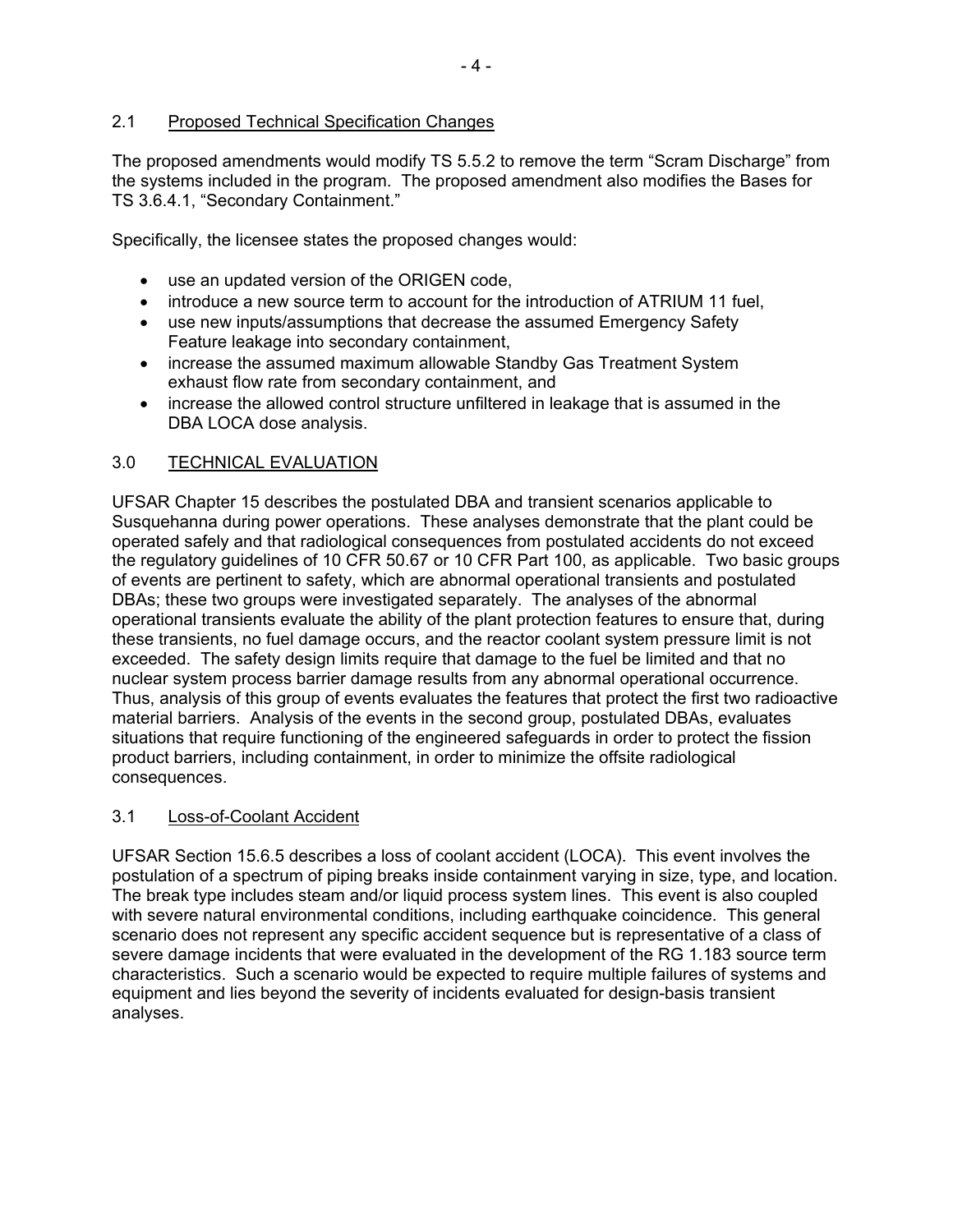In the evaluation of the LOCA design-basis radiological analysis, the licensee's dose contributions include the following activity release pathways:

- primary containment leakage to the reactor building (RB),
- primary containment bypass leakage directly to the environment,
- ESF leakage to the RB, and
- main steam isolation valve (MSIV) leakage to the environment via the condenser.

The analysis also included the following DBA LOCA dose contributors to the control room habitability analysis:

- contamination of the control room atmosphere by released activity,
- shine from containment, RB, and turbine building, and
- shine from piping, components, and control room filter loading.

#### 3.1.1 Accident Source Term – Fission Product Inventory

RG 1.183, Regulatory Position 3.1, provides methods and assumptions acceptable to the NRC staff to define the fission product inventory for an AST. The currently approved Susquehanna accident source term was developed for cores with ATRIUM 10 fuel using SAS2H/ORIGEN-S from SCALE 4.4.a. The SAS2H/ORIGEN-S code is comprised of an advanced version of ORIGEN and is consistent with the source term code recommendations given by RG 1.183 for generation of ASTs. The current ORIGEN-S based core inventory uses an ATRIUM 10 fuel cycle with core thermal power of 4,032 megawatt thermal (MWt) (102 percent of the Susquehanna rated thermal power of 3,952 MWt) and core average burnup of 39 gigawatt-days per metric ton of uranium (GWd/MTU).

Consistent with RG 1.183, Regulatory Position 3.1, the proposed ATRIUM 11 core source term was developed using TRITON/ORIGEN-ARP from SCALE 6.2.3. ATRIUM 11 has a higher assembly uranium mass and higher core average burnup than ATRIUM 10, resulting in a conservative core source term for Susquehanna core designs. The core inventory uses an ATRIUM 11 fuel cycle with core thermal power of 4,032 MWt and core average burnup of 41 GWd/MTU. The source term assumes conservative fuel uranium mass and enrichment sensitivities performed to bound the range of expected U-235 enrichments in ATRIUM 11 reload fuel. The NRC staff finds that the use of the updated version of the ORIGEN code is acceptable.

#### 3.1.2 Emergency Safety Feature System Leakage

RG 1.183, Appendix A, Regulatory Position 5*,* identifies ESF system leakage as a source of activity release for evaluating the radiological consequences of the design-basis LOCA. The source of ESF system leakage is recirculated sump water outside of the primary containment that is assumed to leak during the intended period of operation. This release source includes leakage through valve packing glands, pump shaft seals, flanged connections, and other similar components. This release source may also include leakage through valves isolating interfacing systems.

The Susquehanna current licensing basis considers two sources of potential ESF system leakage in the release model, which assumes a total of 20 gallons per minute (gpm) of flow. The first source evaluated is ESF system leakage directly into secondary containment. In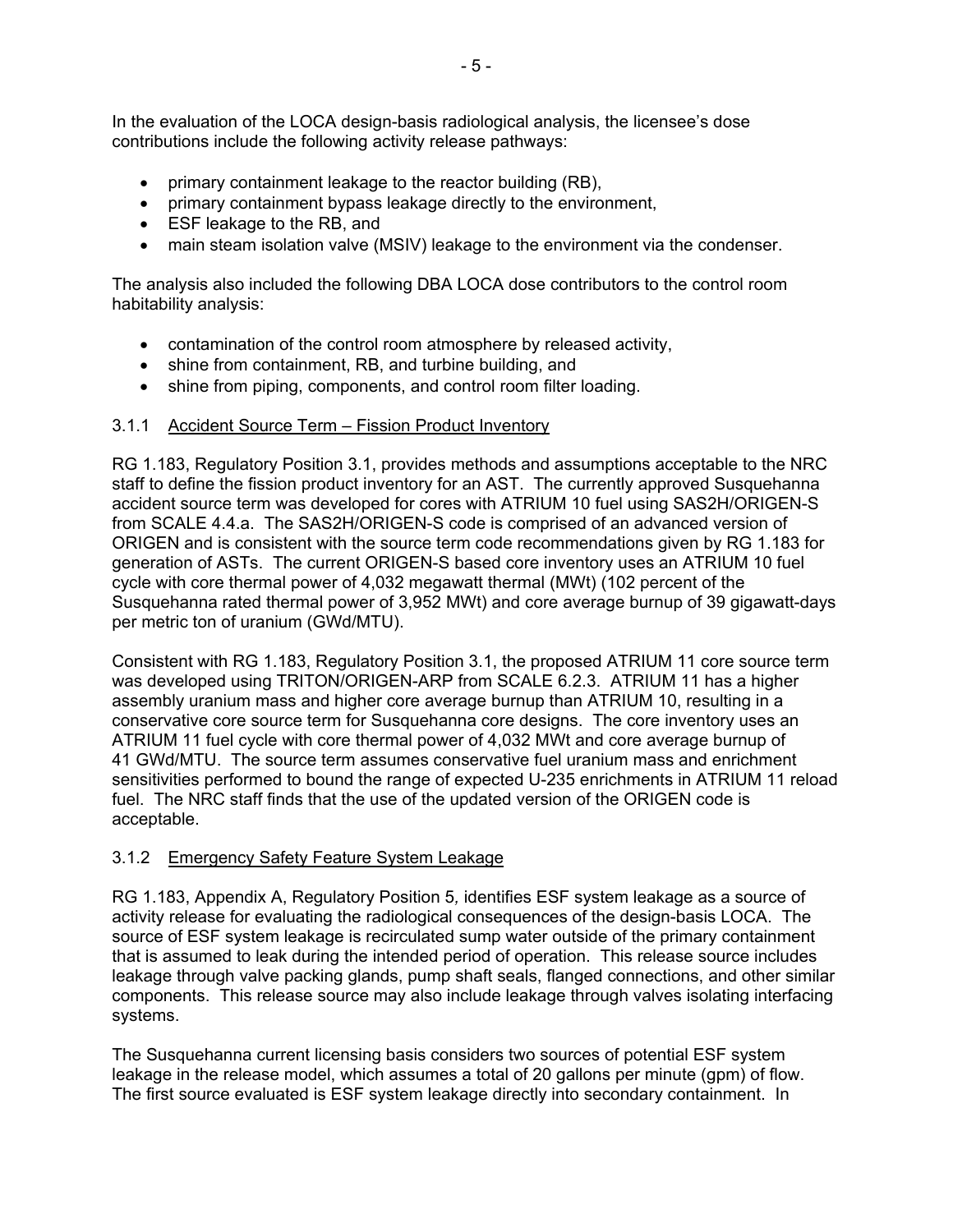addition to the 5 gpm ESF system leakage, a non-ESF system leakage of 15 gpm is assumed for suppression pool water leakage into secondary containment. This leakage was conservatively assumed to bound any leakage that could occur from other sources inside secondary containment, including the control rod drive (CRD) insert/withdrawal lines and the scram discharge volume (SDV).

Those ESF systems that contribute to this leakage are identified in UFSAR Section 18.1.69 and the leakage rate test program. The total leakage from these systems is maintained  $\leq 2.5$  gpm in accordance with TS 5.5.2 and UFSAR Section 18.1.69. The dose analysis assumes a value of 5 gpm, which is at least two times the acceptance criteria for the sum of the simultaneous leakage from all components in the ESF recirculation systems. The non-ESF system leakage paths described in UFSAR Section 6.2.4.3.2.3 also contribute to the amount of post-accident liquid leakage from primary to secondary containment. As discussed by the licensee, this assumed non-ESF leakage has been assumed to conservatively bound the total post-accident liquid leakage for dose analysis purposes.

The proposed change removes the additional non-ESF leakage from the flow path so that the LOCA analysis will use a total of 5 gpm instead of 20 gpm of flow through the ESF leakage pathway. The revision to ESF leakage pathways results in changes to UFSAR Sections 6.2.4.3.2.3, 15.6.5.5.1.2, and 18.1.69.3, as well as UFSAR Tables 6.2-22 and 15.6-22. Additionally, the revision to ESF leakage pathways results in eliminating scram discharge from the list of systems within the scope of the primary coolant sources outside containment program in TS 5.5.2. The licensee justifies, in part, the removal of the non-ESF leakage from the ESF leakage pathway because is it not required by RG 1.183, Appendix A. In the LAR, the licensee states:

… a leakage of 15 gpm was assumed for suppression pool water leakage into secondary containment. This leakage was conservatively assumed to bound any leakage which could occur from other sources inside secondary containment including the Control Rod Drive (CRD) insert/withdrawal lines and the Scram Discharge Volume (SDV). This additional leakage is not ESF System leakage, is not required by RG 1.183, Appendix A, and was strictly included as a conservative assumption. Therefore, a total water leakage of 20 gpm was conservatively assumed for the DBA LOCA dose analysis for the initial AST submittal.

Since the non-ESF leakage paths contribute to the amount of post-accident liquid leakage from the primary to secondary containment, the licensee provided additional information expanding on the technical basis of removing these leakage flow paths from the current licensing basis dose consequence analysis.

The SDV is part of the CRD insert/withdrawal lines. When actuated, control rod motion is caused by movement of a drive piston internal to the drive mechanism. The motive force for movement of the drive piston is pressurized water on either side of the drive piston. The underside of the piston receives pressurized water from the hydraulic control unit during a scram. The overside of the drive piston is filled with normal reactor coolant prior to a postulated scram. During the scram, the pressurized hydraulic control unit water provides the motive force for the upward movement of the drive piston, which displaces reactor coolant on the overside of the piston into the SDV. The SDV is vented during normal plant operation and is isolated on a scram signal. Therefore, the activity in the SDV post-LOCA is equivalent to the reactor coolant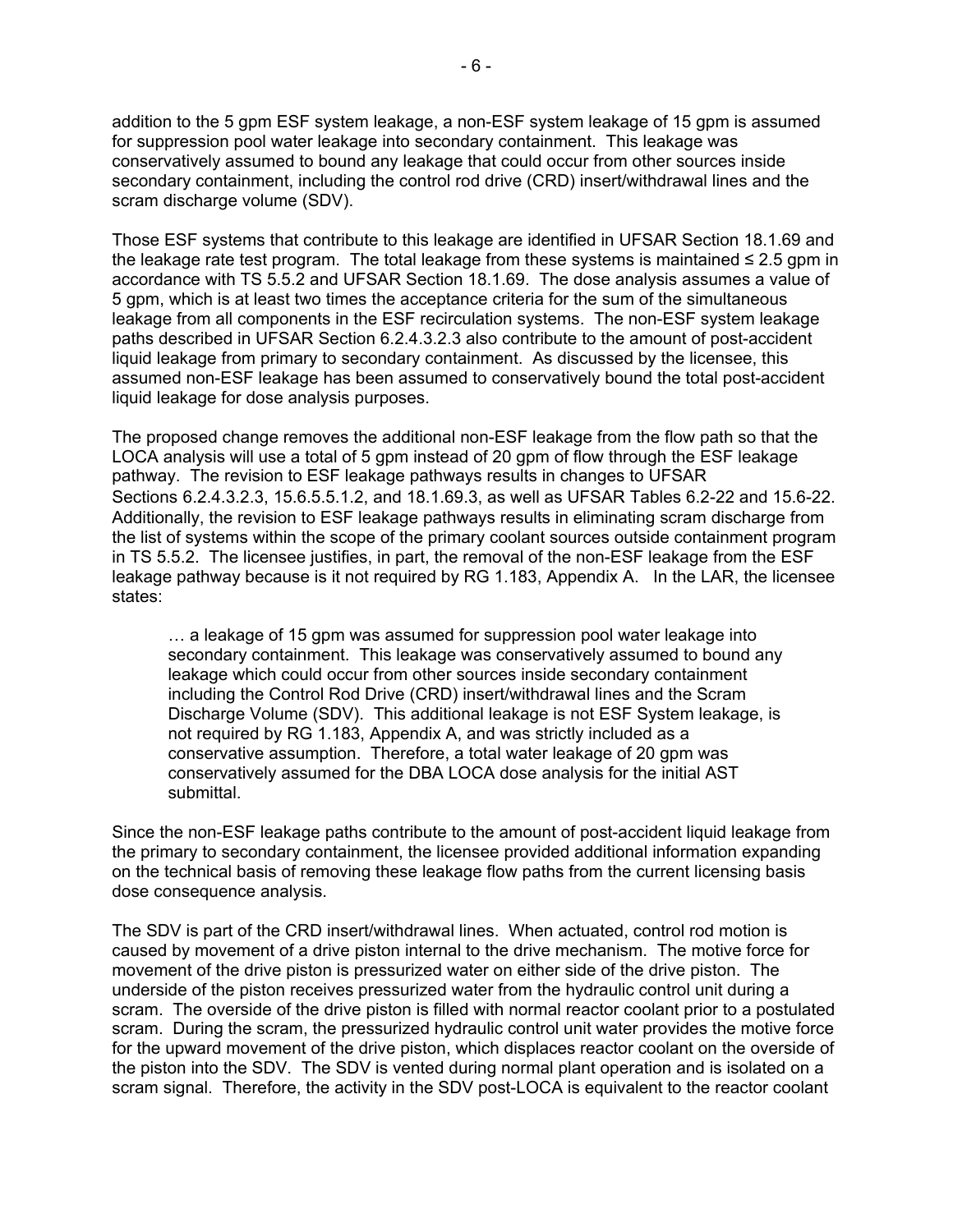activity during normal operation and would represent a very small fraction to the total computed radiological dose.

The CRD insert and withdrawal lines are the pipes connected to the containment penetrations associated with the flow to the CRD mechanism (e.g., CRD charging water, CRD water header, CRD cooling water header) and the return flow (e.g., CRD exhaust water, SDV). UFSAR Section 6.2 describes these lines as follows:

The CRD system insert and withdraw lines penetrate the drywell. The CRD insert and withdrawal lines are not part of the reactor coolant pressure boundary since they do not directly communicate with the reactor coolant. The classification of these lines is quality group B, and they are designed in accordance with ASME [American Society of Mechanical Engineers] Section III, Class 2. The basis on which the CRD insert and withdrawal lines are designed is commensurate with the safety importance of maintaining the pressure integrity of these lines.

It has been accepted practice not to provide automatic isolation valves for the CRD insert and withdrawal lines to preclude a possible failure mechanism of the scram function. The CRD insert and withdrawal lines can be isolated by the solenoid valves outside the primary containment. The lines that extend outside the primary containment are small and terminate in a system that is designed to prevent out-leakage. Solenoid valves are normally closed, but open on rod movement and during reactor scram. In addition, a ball check valve located in the CRD flange housing automatically seals the insert line in the event of a break. Finally, manual shutoff valves are provided.

The CRD insert and withdrawal lines are filled with water from the condensate storage tank during normal operation. This is clean water from a radioactivity standpoint. The only change to the water in these systems post-scram is the SDV discussed above. A review of NUREG-1433, Revision 4, "Standard Technical Specifications – General Electric (BWR/4)," determined that the Standard Technical Specifications do not include the SDV in TS 5.5.2, "Primary Coolant Sources Outside Containment." TS 5.5.2 minimizes leakage from systems outside primary containment that contain highly radioactive fluid after a transient or accident. As discussed above, the CRD insert and withdrawal lines and the SDV will not contain highly radioactive fluid post-LOCA. Therefore, the NRC staff support the licensee's conclusion that the leakage from these systems need not be included in the dose consequence analysis or included in TS 5.5.2. This change aligns with accepted consequence modeling positions of RG 1.183.

The revision to ESF leakage pathways supports eliminating scram discharge from the list of systems within the scope of the "Primary Coolant Sources Outside Containment Program" in TS 5.5.2. Based on the adequacy of the ESF system leakage evaluation described above, the staff finds that the corresponding changes in the TSs are acceptable and continue to meet the regulations in 10 CFR 50.36(c)(5).

#### 3.1.3 Secondary Containment Inleakage

The secondary containment structure completely encloses the primary containment structure such that a dual-containment design is utilized to minimize the spread of radioactivity to the environment. The function of the secondary containment is to contain, dilute, and hold up fission products that may leak from primary into secondary containment following a DBA. The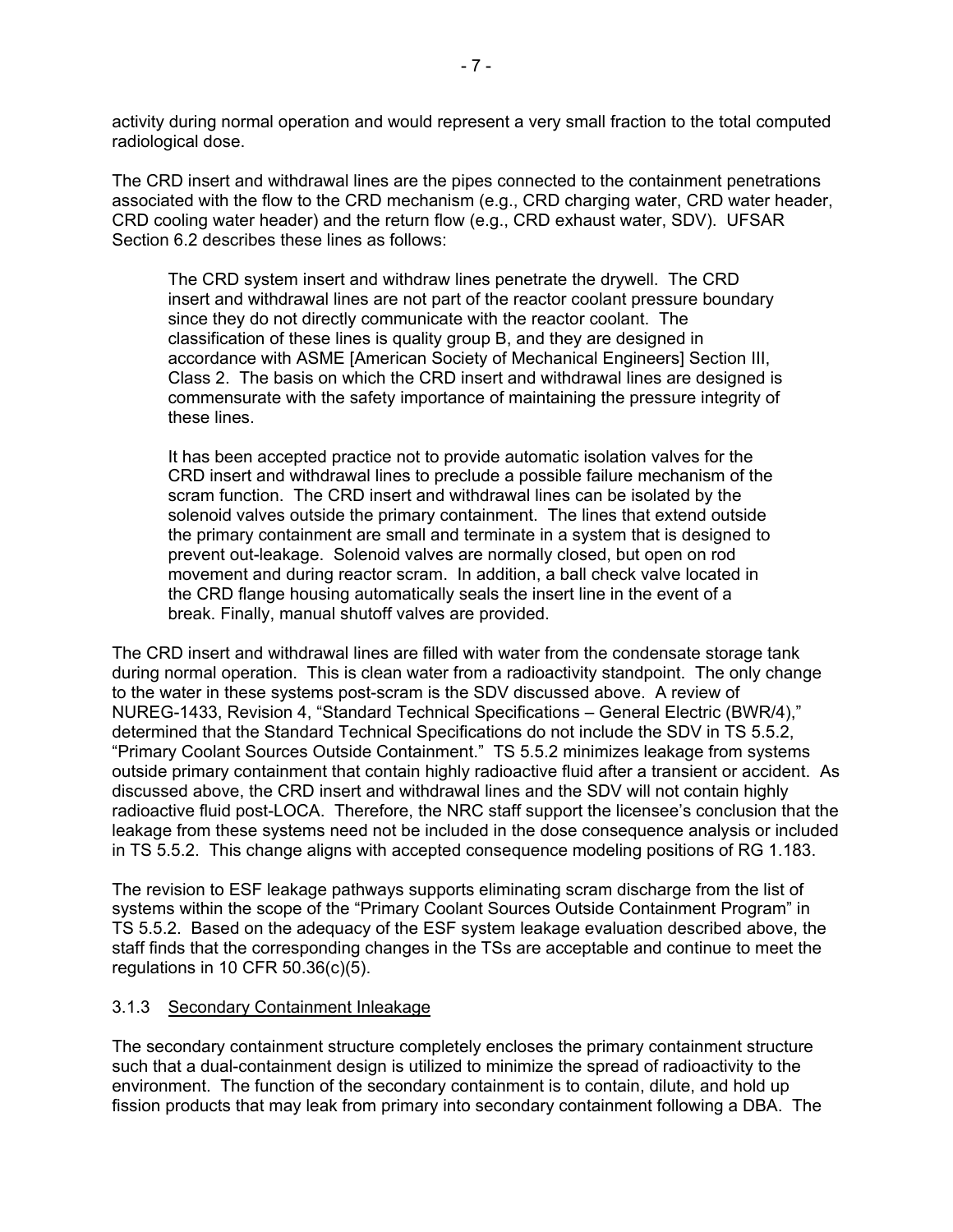secondary containment boundary consists of the RB structure and associated removable walls and panels, hatches, doors, dampers, sealed penetrations, and valves. The secondary containment is divided into Zone I, Zone II, and Zone III, each of which must be operable, depending on plant status and the alignment of the secondary containment boundary.

Zones I and II are the portions of the RB below elevation 779'-1" surrounding the Units 1 and 2 primary containments, respectively. Zone III consists of the portion of the reactor buildings above elevation 779'-1" with the exception of the heating, ventilation, and air conditioning equipment rooms, which are not part of the secondary containment. The Unit 1 secondary containment boundary can be modified to exclude Zone II. Similarly, the Unit 2 secondary containment boundary can be modified to exclude Zone I.

The proposed change would increase the allowable inleakage from 140 percent per day to 225 percent per day based on the most recent testing. The inleakage value for the most limiting configuration (Zones II and III with the railroad bay aligned to secondary containment) was 3,630 cubic feet per minute (cfm) compared to a limit of 4,000 cfm. This change is proposed in order to provide additional margin for secondary containment drawdown testing performed at Susquehanna per Surveillance Requirement (SR) 3.6.4.1.5.

The proposed change is within the design capacity of the standby gas treatment (SGT) system. Therefore, the SGT current licensing basis system equipment is not impacted due to the increased flow rate. One result of the proposed change is the ability of the SGT system to draw down the RB to a vacuum of 0.25-inch water gauge post-accident. Per SR 3.6.4.1.4, the secondary containment 0.25-inch water gauge vacuum must be reestablished within 5 minutes, which is bounded by the 10-minute drawdown assumed in the dose analysis. Therefore, the drawdown time will continue to be validated through SR 3.6.4.1.4.

#### 3.1.4 Control Room Habitability Envelope Unfiltered Inleakage

Under accident conditions, habitability for the control room habitability envelope (CRHE) is provided by the control room emergency outside air supply system. This system provides habitability zone isolation and a positive pressure for the CRHE. Consistent with the assumptions of the AST, this occurs in sequence with the automatic initiation of the SGT system prior to commencement of a significant release of radioactive material to the environment.

The control structure unfiltered inleakage is leakage into the control structure habitability boundary that bypasses the emergency filtration system (control room emergency outside air supply system). The DBA LOCA analysis assumes a value of control structure unfiltered inleakage that is controlled by TS 5.5.14, "Control Room Envelope Habitability Program," and verified by SR 3.7.3.4. The proposed change would increase the allowable unidentified unfiltered inleakage from 500 cfm to 600 cfm in order to provide additional margin for the tracer gas inleakage tests performed at Susquehanna per SR 3.7.3.4, as required by TS 5.5.14. The envelope at Susquehanna encompasses multiple floor elevations in the control structure. In order to pressurize a boundary of this size, a substantial amount of outside air is required (5,810 cfm). Substantial error is introduced into the testing due to measurement of this flow rate and also due to maintaining a uniform concentration in the various rooms on different elevations. In the last tracer gas testing performed in 2017, uncertainty associated with the 'A' train was ±326 cfm.

Per Susquehanna, Units 1 and 2, TSs 3.7.3.4 and 5.5.14, the (control room emergency outside air supply system) filtered intake flow ranges from 5,229 cfm to 6,391 cfm. The licensee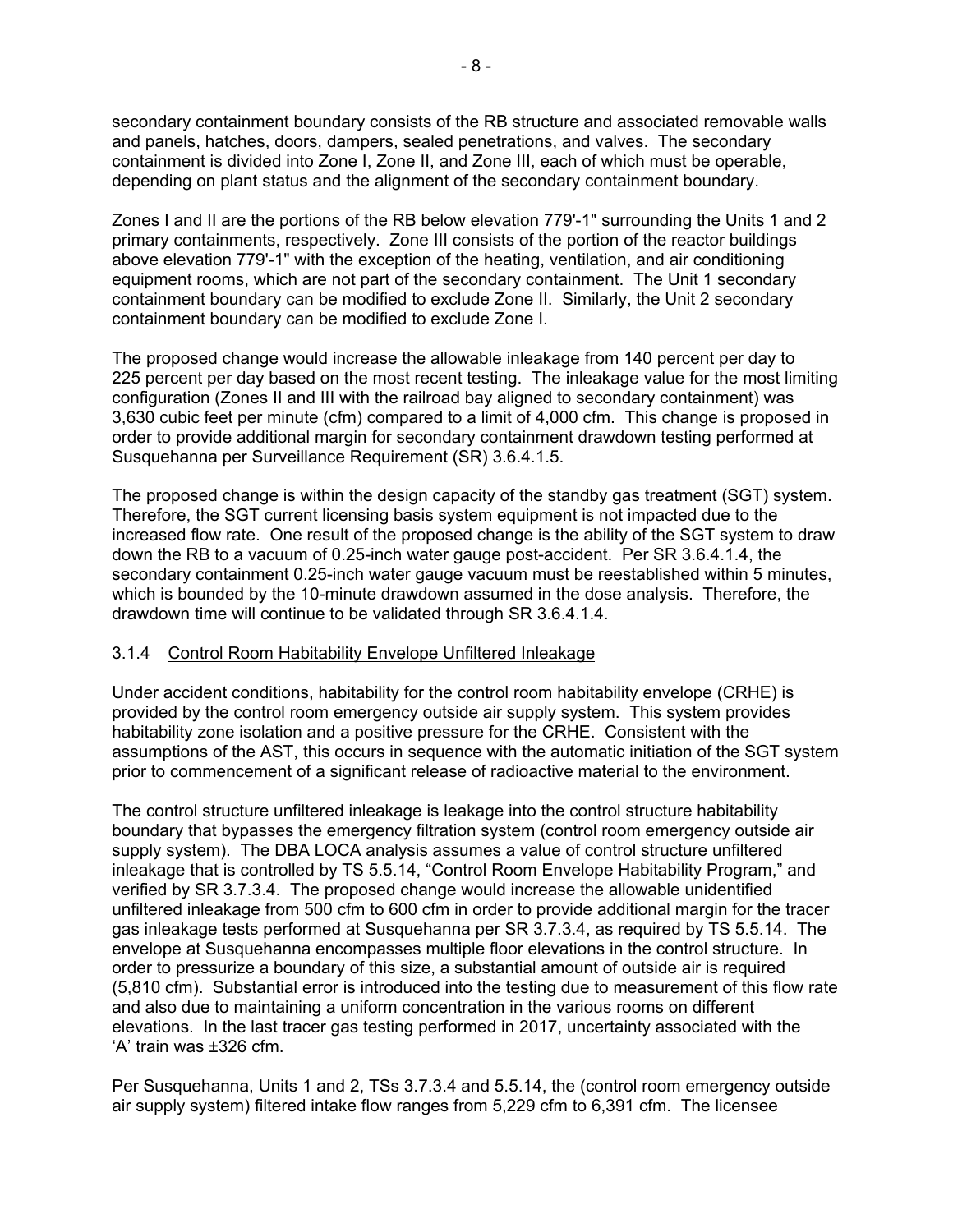evaluated the LOCA for filtered intake flows of 5,229 cfm and 6,391 cfm and determined that the 5,229 cfm flow rate was limiting. The proposed LOCA CRHE analysis assumes that 600 cfm of unfiltered inleakage exists, which bounds the tracer gas testing results.

The staff reviewed the information above and finds the proposed change of the allowable unfiltered inleakage from 500 to 600 cfm acceptable because it is based on performance-based, plant-specific operational experience, and it is controlled by TS 5.5.14, "Control Room Envelope Habitability Program," per 10 CFR 50.36(c)(5) and verified by SR 3.7.3.4 per 10 CFR 50.36(c)(3).

## 3.1.5 Control Room Habitability Envelope Continuous Occupancy Locations

The design basis for the CRHE is to provide adequate radiation protection to permit access to and occupancy of the control room under accident conditions without personnel receiving radiation exposures in excess of 5 rem TEDE for the duration of the accident. It is generally understood that an objective of the criteria is to ensure that the design of the control room and its habitability systems is such that a "shirt-sleeved" environment would be provided for the control room operators. Such an environment is perceived to be supportive of facilitating operator response to normal and accident conditions. Another objective is to ensure that the radiation dose levels in the control room would make it the "safest" location on site, thereby allowing the operators to remain in the control room and not evacuate. Any reduction in the ability of the operators to respond appropriately during an accident is properly viewed as having a potential impact on the public health and safety.

Under accident conditions, radiation doses to control room personnel may result from several sources. While in the control room, personnel are exposed to beta and gamma radiation from gaseous fission products that enter after an accident via the ventilation system or from unfiltered air entering the control room. In addition, personnel may be subject to gamma shine dose from fission products in the containment and RB from contained system sources and from fission products in the atmosphere outside the control room.

RG 1.196, Revision 1, "Control Room Habitability at Light-Water Nuclear Power Reactors," dated January 2007 (ADAMS Accession No. ML063560144), defines the control room envelope as the plant area defined in the facility licensing basis that, in the event of an emergency, can be isolated from the plant areas and the environment external to the control room envelope. This area is served by an emergency ventilation system, with the intent of maintaining the habitability of the control room. This area encompasses the control room and may encompass other non-critical areas to which frequent personnel access or continuous occupancy is not necessary in the event of an accident.

Regulatory Position 4.2.6 of RG 1.183 discusses dose receptor for these locations to be the hypothetical maximum exposed individual who is present in the control room for 100 percent of the time during the first 24 hours after the event, 60 percent of the time between 1 and 4 days, and 40 percent of the time from 4 to 30 days.

The Susquehanna CRHE is designed with adequate radiation protection to permit access and occupancy of the control room under accident conditions without personnel receiving radiation exposures in excess of specified design values. Although all areas of the control structure envelope are designed for habitability following a DBA LOCA, not all areas inside the envelope require continuous occupancy.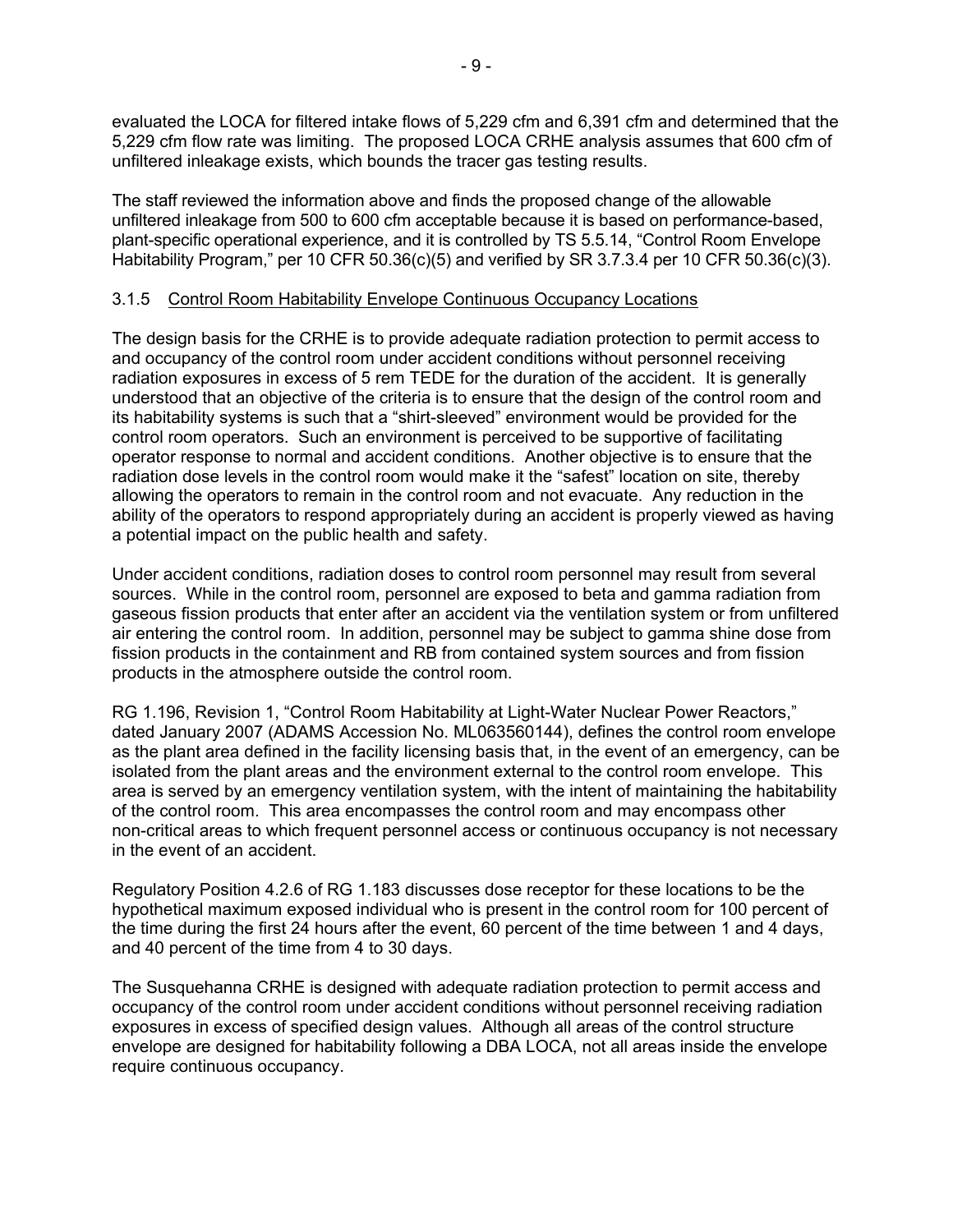The Susquehanna, Units 1 and 2, CRHEs are defined in UFSAR Figure 6.4-1A. Of these areas within the CRHE, the following areas are currently assumed to be continuously occupied following a DBA LOCA:

- Control Structure Elevation 729'-1" (all areas), which contains the
	- o Main Control Room (Room C-409),
	- o Shift Technical Advisor Office (Room C-401),
	- o Backup Operation Support Center (Room C-402), and
	- o Other ancillary rooms.
- Control Structure Elevation 741'-1" (all areas), which contains the
	- o Technical Support Center (Room C-410),
	- o Electrical Equipment Room (Room C-413), and
	- o NRC Conference Room (Room C-414).
- Computer Room (Room C-202) at Elevation 698'-0"

As approved by Susquehanna, Units 1 and 2, License Amendment Nos. 239 and 216, respectively, only the following areas within the CRHE are required to meet the continuously occupied post-accident guidance of RG 1.183, Section 4.2.6:

- Main Control Room (Room C-409), Elevation 729'-1"
- Technical Support Center (Room C-410), Elevation 741'-1", and
- Computer Room (Room C-202), Elevation 698'-0".

The post-accident locations that do not require continuous occupancy for safe plant operation or for execution of the emergency plan include:

- Shift Technical Advisor Office (Room C-401), Elevation 729'-1",
- Backup Operation Support Center (Room C-402), Elevation 729'-1",
- Electrical Equipment Room (Room C-413), 741'-1", and
- NRC Conference Room (Room C-414), 741'-1".

The maximum dose rate inside these areas occurs at the closest location to the 14" GBB-101 core spray line. The shine dose rate from this contained source for corresponding locations in the north and south ends of these areas is the same due to the same source locations in both Susquehanna, Units 1 and 2, RBs. As a result of the location of the contained source piping, the electrical equipment room (C-413) has the limiting dose of 4.69 rem TEDE.

Based on its review, the NRC staff agrees with the licensee's determination that based on a conservative analysis of the direct shine from core spray piping located in the adjacent RB, access to these certain ancillary rooms can be restricted based on radiation monitoring. The NRC staff also agrees with the licensee's assertion that the access controls described will not impact the performance of critical safety functions or affect the ability of the control room operators to perform the tasks necessary for a safe shutdown. Therefore, the limited access controls within the CRHE meet the requirements of GDC 19 and 10 CFR 50.67 and are acceptable to the NRC staff.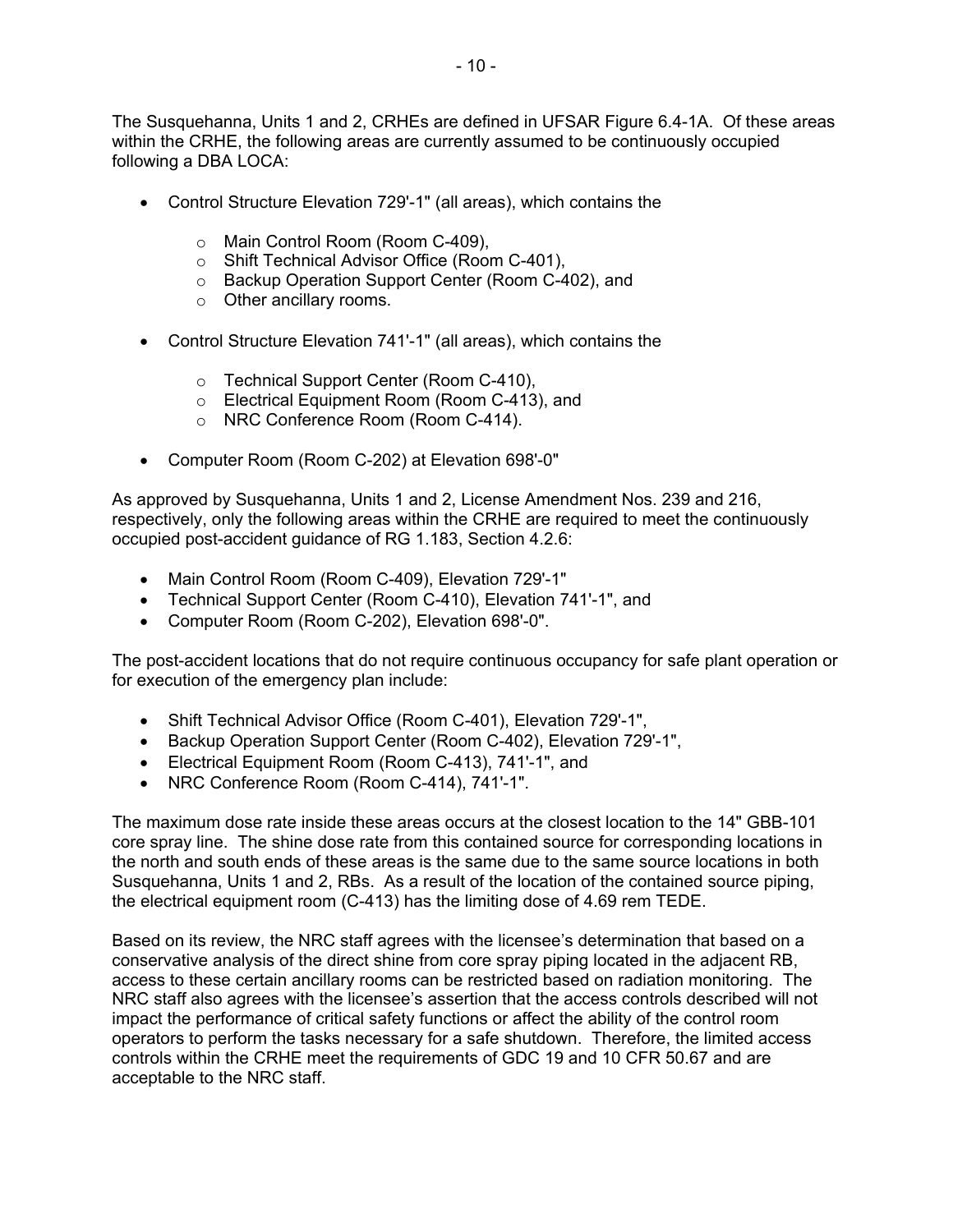#### Technical Conclusion

The NRC staff performed confirmatory analyses and reviewed the assumptions, inputs (see Table 1 below), and methods used by the licensee to assess the radiological impacts of the proposed changes and finds that the licensee's proposed changes use analysis methods and assumptions consistent with the guidance contained in RG 1.183. The NRC staff compared the doses estimated by the licensee to the applicable criteria. The NRC staff finds, with reasonable assurance, that Susquehanna, as modified by the proposed changes, will continue to provide enough safety margins with adequate defense in depth to address unanticipated events and to compensate for uncertainties in accident progression and in analysis assumptions and parameters. The NRC staff concludes, with reasonable assurance, that the licensee has demonstrated that the dose consequences for postulated accidents at Susquehanna would not exceed the dose acceptance criteria specified in 10 CFR 50.67 and RG 1.183. Therefore, the NRC staff finds the proposed changes to be acceptable from a dose consequence perspective.

| <b>Parameters</b>                                                                 | <b>Revised Design Basis</b>                                                                      |  |
|-----------------------------------------------------------------------------------|--------------------------------------------------------------------------------------------------|--|
| <b>Core Thermal Power Level</b>                                                   | 4,032 MWt                                                                                        |  |
| Activity Inventory in Core Ci/MWt                                                 | 60 dose-significant isotopes used in RADTRAD                                                     |  |
| Radioisotope Decay Properties                                                     | RADTRAD Table 1.4.3.2-3                                                                          |  |
| <b>Activity Release to Containment</b>                                            | Per RG 1.183, Table 1                                                                            |  |
|                                                                                   | (Gap and early in-vessel phases only)                                                            |  |
| <b>Release Timing</b>                                                             | Per RG 1.183, Table 4                                                                            |  |
| Radioiodine Chemical Species                                                      | 95% aerosol (CsI) [cesium iodine]                                                                |  |
|                                                                                   | 4.85% elemental                                                                                  |  |
|                                                                                   | 0.15% organic                                                                                    |  |
| <b>Primary Containment Volume</b>                                                 | Drywell free volume = $239,600$ ft <sup>3</sup>                                                  |  |
|                                                                                   | Wetwell free volume = $148,590$ ft <sup>3</sup><br>Total free volume = $388,190$ ft <sup>3</sup> |  |
| <b>Primary Containment Cleanup</b><br>(Natural Deposition)                        | Aerosol removal via natural deposition                                                           |  |
|                                                                                   | (10th percentile Powers' Model)                                                                  |  |
| <b>Primary Containment Cleanup</b><br>(Drywell Sprays)                            | No credit taken                                                                                  |  |
| <b>Primary Containment Design Leak</b><br>Rate                                    | 1%/day for first 24 hours, and 0.5%/day thereafter                                               |  |
| <b>Primary Containment Design Leak</b><br>Rate into Secondary Containment<br>(RB) | 0.9777%/day for first 24 hours, and 0.4889%/day<br>thereafter                                    |  |
| <b>Containment Bypass Leak Rate</b>                                               | $0.0223$ /day (0.0601 cfm) 0 - 24 hours                                                          |  |

#### **Table 1: Input Parameters for the Susquehanna Design-Basis Loss-of-Coolant Accident**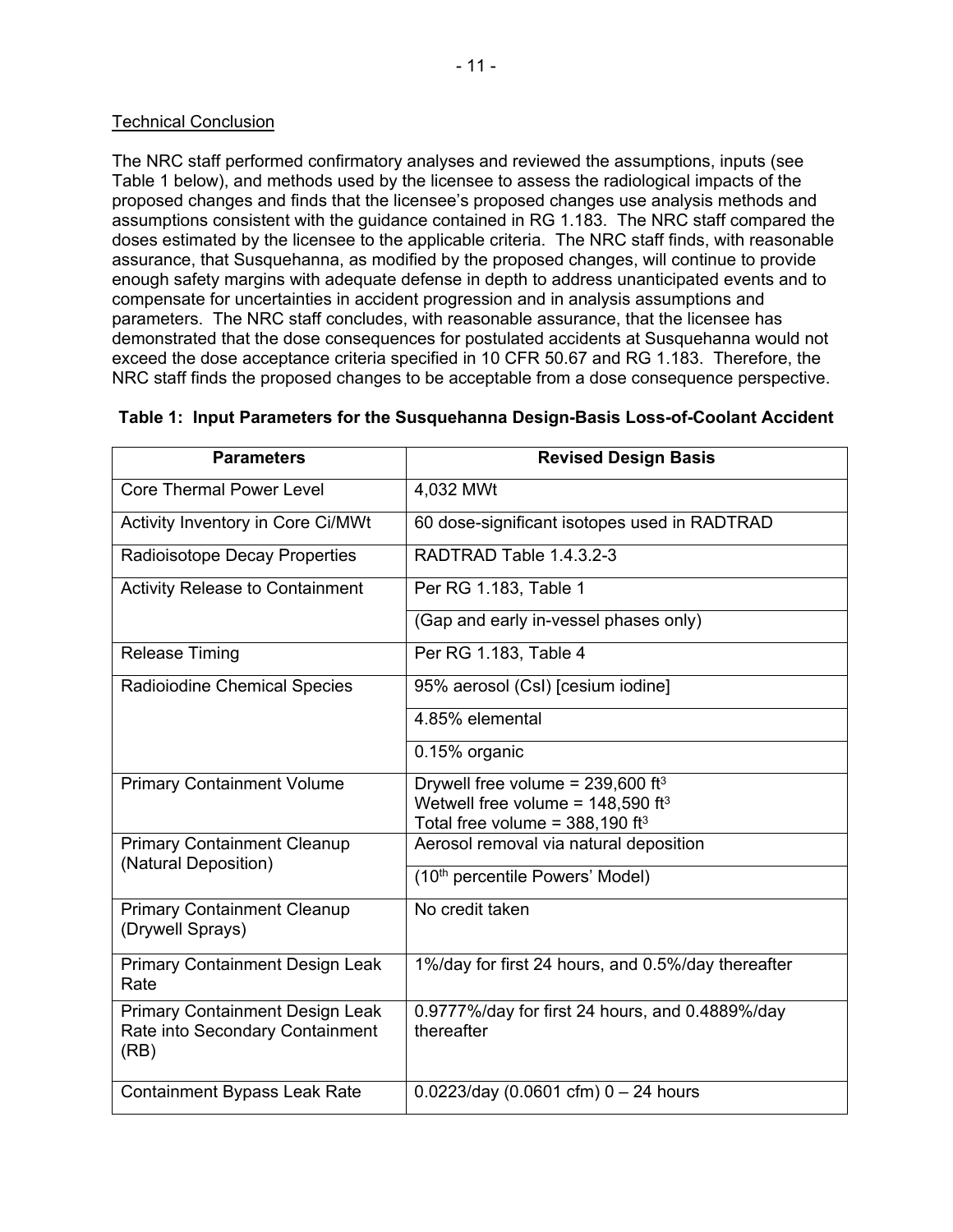| <b>Parameters</b>                                             | <b>Revised Design Basis</b>                                             |  |
|---------------------------------------------------------------|-------------------------------------------------------------------------|--|
|                                                               | <b>Hours</b>                                                            |  |
|                                                               | 0.01115%/day (0.03005 cfm)                                              |  |
|                                                               | Thereafter                                                              |  |
| Offsite Breathing Rates(m <sup>3</sup> /seconds               | 3.5E-04, 0-8 hours                                                      |  |
| (sec)                                                         | 1.8E-04, 8-24 hours                                                     |  |
|                                                               | 2.3E-04, 1-30 day                                                       |  |
| <b>Dose Conversion Factors</b>                                | RADTRAD Table 1.4.3.3-2                                                 |  |
| <b>Suppression Pool Scrubbing</b>                             | Not credited                                                            |  |
| Secondary Containment (RB) Free                               | Zone I 1,488,600 ft <sup>3</sup>                                        |  |
| Air Volume                                                    | Zone II 1,598,600 ft <sup>3</sup><br>Zone III 2,668,000 ft <sup>3</sup> |  |
|                                                               | Total Volume = $5,755,200$ ft <sup>3</sup>                              |  |
| <b>Secondary Containment Volume</b>                           | 50% mixing                                                              |  |
| <b>Mixing Fraction/Analysis Volume</b>                        | RADTRAD Volume = $2,078,300$ ft <sup>3</sup>                            |  |
| <b>SGTS at Full Flow Post-LOCA</b>                            | 30 seconds                                                              |  |
| Post-LOCA RB Drawdown Time                                    | 10 minutes (used in analysis)                                           |  |
| RB Leakage Till End of Drawdown                               | 225%/day or 6494.7 cfm for two Zone (I and III) mixing                  |  |
| RB Leakage After Drawdown                                     | 0 <sub>cm</sub>                                                         |  |
| <b>SGTS Flow Rate</b>                                         | 11,110 cfm for the first 10 minutes and                                 |  |
|                                                               | 6,494.7 cfm thereafter                                                  |  |
| <b>SGTS Filter Bed Depth</b>                                  | 8 inches (in.) charcoal                                                 |  |
| <b>SGTS Filter Bed Efficiencv</b>                             | 99 for all iodine species                                               |  |
| <b>MSIV Leak Rate</b>                                         | 300 standard cubic feet per hour (scfh) (four lines)<br>modeled as:     |  |
|                                                               | 100 scfh in one assumed faulted line                                    |  |
|                                                               | 66.67 scfh each in the remaining lines                                  |  |
| Main Steam Line (MSL) "C" Faulted<br>Line Length to Condenser | NA pipe not used for plateout                                           |  |
| MSL "A" Length/ IDs MSL "B"                                   | 20.5625 feet (ft.)/23.647" + 2.5 ft./22.062"                            |  |
| Length/ IDs MSL "D" Length/ IDs                               | 22.5625 ft./23.647" + 2.5 ft./22.062"                                   |  |
|                                                               | 20.5625 ft./23.647" + 2.5 ft./22.062"                                   |  |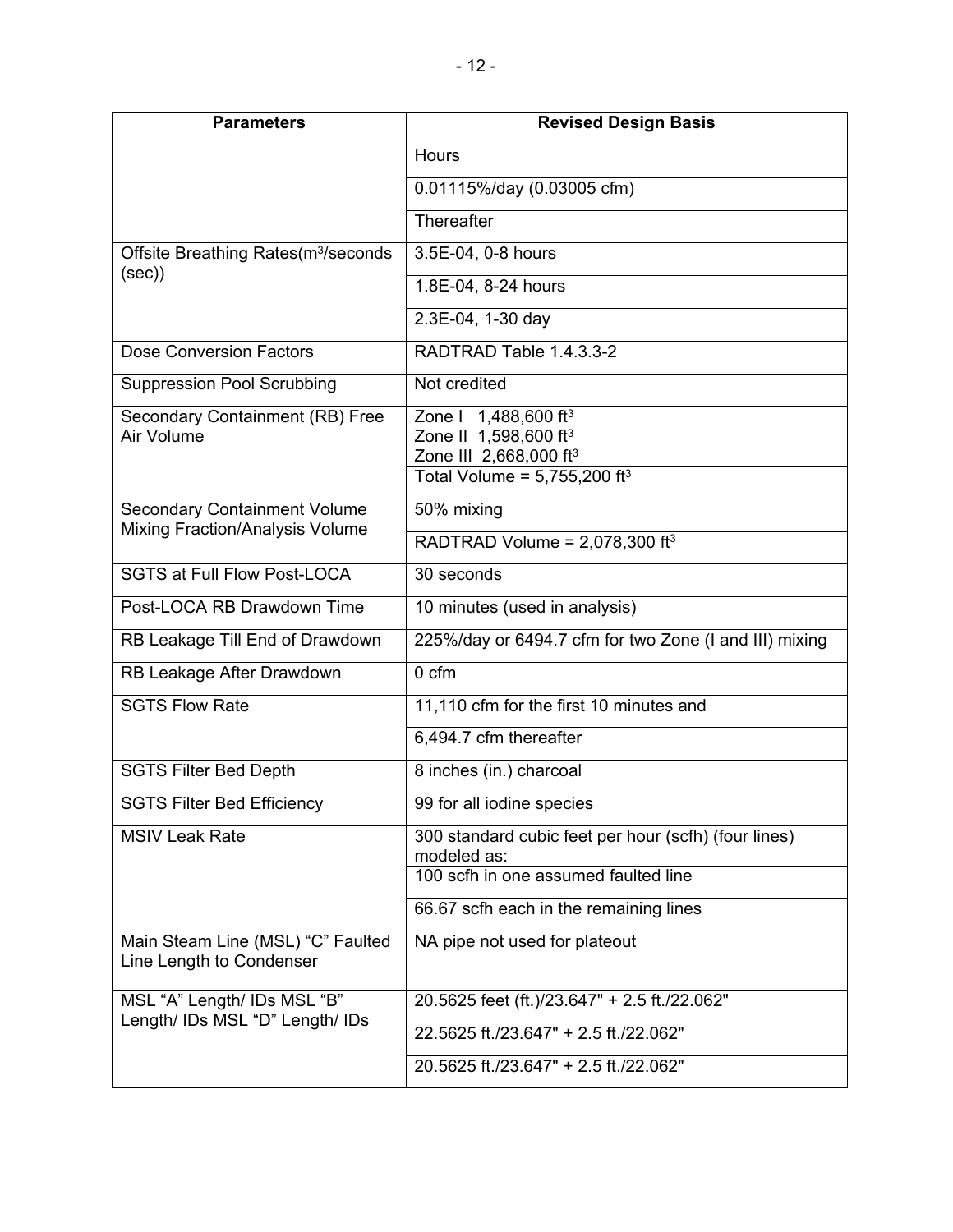| <b>Parameters</b>                                                                          | <b>Revised Design Basis</b>                                                                                  |  |
|--------------------------------------------------------------------------------------------|--------------------------------------------------------------------------------------------------------------|--|
| MSL Volume - Reactor to<br>Condenser                                                       | MSL "A" - 67.8 ft <sup>3</sup> MSL "B" - 73.9 ft <sup>3</sup> MSL "D" - 67.8 ft <sup>3</sup>                 |  |
| <b>MSL Projected Internal Surface</b><br>Area                                              | MSL "A" - 22.1 ft <sup>2</sup> MSL "B" - 24.0 ft <sup>2</sup> MSL "D" - 22.1 ft <sup>2</sup>                 |  |
| - For Aerosol Plateout                                                                     |                                                                                                              |  |
| MSL Internal Surface Area - For<br><b>Elemental Plateout</b>                               | MSL "A" - 136.6 ft <sup>2</sup> MSL "B" - 151.0 ft <sup>2</sup> MSL "D" -<br>136.6 ft <sup>2</sup>           |  |
| Leakage Split Between Drain Line<br>and MSL/High-Pressure Turbine                          | 98.7%, drain line                                                                                            |  |
| (HPT) Pathways to Condenser                                                                | 1.3%, MSL/HPT                                                                                                |  |
| RADTRAD model for Leakage Split<br>Between Drain Line and MSL/HPT<br>Pathways to Condenser | 100%, drain line                                                                                             |  |
| Minimum Drain Line Length Volume                                                           | 281.2 ft - 18.828 ft <sup>3</sup> - 40.688 ft <sup>2</sup>                                                   |  |
| Surface Area for Aerosol Plateout<br><b>Surface Area for Elemental Plateout</b>            | 255.65 ft <sup>2</sup>                                                                                       |  |
| <b>Effective Aerosol and Elemental</b><br><b>Removal for MSIV Path</b>                     | Table 6 of EC-RADN-1125 (unchanged)                                                                          |  |
| <b>Effective Condenser Volume for</b><br>Each Pathway                                      | 98,601 ft <sup>3</sup>                                                                                       |  |
| <b>Effective Removal Efficiency in</b><br><b>Condenser for Drain Line Pathway</b>          | 99.6%, effective on aerosols and elemental iodine                                                            |  |
|                                                                                            | No organic iodine removal                                                                                    |  |
| Modeled MSIV Leakage - MSL<br>Inlet, Initial Pressure, and                                 | Drywell peak accident values MSL pressure =<br>50 pounds per square inch absolute (psia)                     |  |
| Temperature                                                                                | MSL temperature = 340 degrees Fahrenheit ( ${}^{\circ}$ F)                                                   |  |
| MSIV Leakage Pressure and<br><b>Temperature into Condenser</b>                             | Pressure = 1 standard atmosphere (atm), Temperature<br>$= 100 °F$                                            |  |
| <b>MSIV Source Release Timing</b>                                                          | Instantaneous                                                                                                |  |
| Minimum Suppression Pool Volume<br>Post-LOCA                                               | 122,410 ft <sup>3</sup> (low volume based on 22 ft. pool level)                                              |  |
|                                                                                            | 610,000 lbm (reactor water mass) 610,000 pound-mass<br>(lbm)/62.4 lb/ft <sup>3</sup> = 9,776 ft <sup>3</sup> |  |
|                                                                                            | Total: 132,000 ft <sup>3</sup>                                                                               |  |
| <b>ESF System Leakage Source Term</b><br>to Environment                                    | lodine only                                                                                                  |  |
| <b>ESF Leakage into RB</b>                                                                 | 5 gpm or 0.668 cfm                                                                                           |  |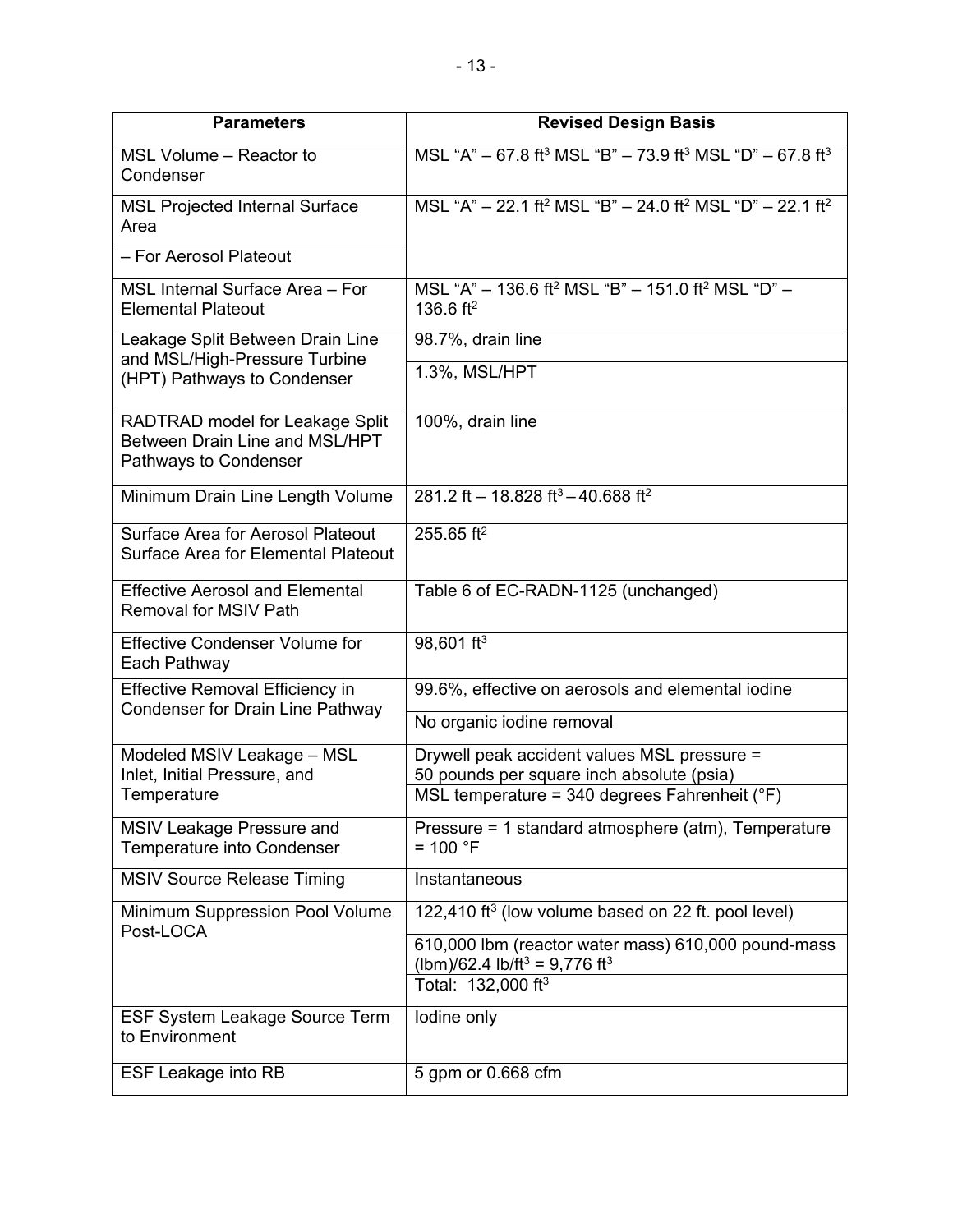| <b>Parameters</b>                                                     | <b>Revised Design Basis</b>                 |
|-----------------------------------------------------------------------|---------------------------------------------|
| ESF Leakage Outside of the RB                                         | None                                        |
| <b>ESF Leakage Post-LOCA Time</b>                                     | Begins at 0 seconds - Ends at 30 days       |
| Susquehanna Post-LOCA<br>Suppression Pool maximum<br>temperature      | < 212 °F                                    |
| <b>ESF Flash Fraction</b>                                             | 10%                                         |
| SP Iodine Species                                                     | 97% elemental 3% organic                    |
| Iodine Re-evolution                                                   | None assumed since pH > 7                   |
| RB Sump Iodine Species                                                | 97% elemental 3% organic                    |
| <b>Control Structure Habitability</b><br><b>Envelope Total Volume</b> | 518,000 ft <sup>3</sup>                     |
| <b>Control Room Free Air Volume</b>                                   | 110,000 ft <sup>3</sup>                     |
| Geometry Correction Factor (GF)                                       | $GF = 1,173/V0.338$                         |
|                                                                       | Volume $(V)$ = CRHE or control room volume  |
| <b>Control Room Isolation Time</b>                                    | 0                                           |
| Emergency Intake Airflow, Total into<br><b>Control Structure</b>      | 5,229 cfm                                   |
| Unfiltered Air Inleakage<br>Ingress/Egress                            | 10 cfm                                      |
| Other Unfiltered Air Inleakage                                        | 600 cfm                                     |
| <b>Control Room Exhaust Flow</b>                                      | 5,839 cfm                                   |
| <b>Emergency Filter Bed Depth</b>                                     | 4 in. charcoal                              |
| <b>Emergency Filter Bed Removal</b><br>Efficiency                     | 99%                                         |
| <b>Operator Breathing Rates</b>                                       | $3.5E-04$ m <sup>3</sup> /sec (0 - 30 days) |
|                                                                       |                                             |
| <b>Offsite Breathing Rates</b>                                        | 3.5E-04 $m^3$ /sec (0 - 8 hours)            |
|                                                                       | 1.8E-04 $m^3$ /sec (8 - 24 hours)           |
|                                                                       | $2.3E-04$ m <sup>3</sup> /sec (1 - 30 days) |
| <b>Operator Occupancy Factors</b>                                     | 1.0 0-24 hours (hrs)                        |
|                                                                       | $0.6$ 1-4 days                              |
|                                                                       | 0.4 4-30 days                               |
| χ/Q                                                                   | Exclusion area boundary:                    |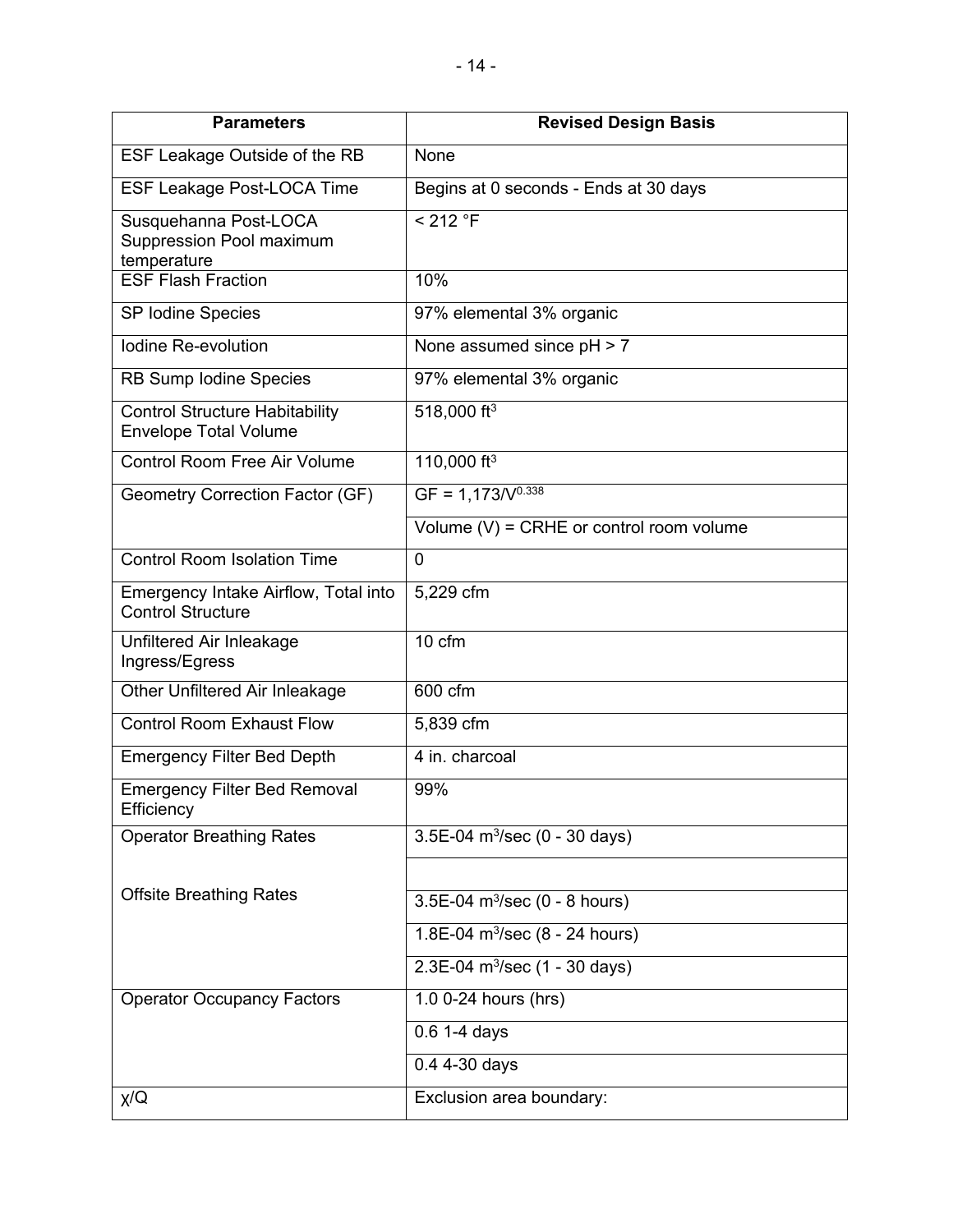| <b>Parameters</b> | <b>Revised Design Basis</b>                              |  |  |
|-------------------|----------------------------------------------------------|--|--|
|                   | $(0 - 2)$ 8.3E-04 sec/m <sup>3</sup>                     |  |  |
|                   |                                                          |  |  |
|                   | Low Population Zone:                                     |  |  |
|                   | $(0 - 8)$ hrs) 4.9E-05 sec/m <sup>3</sup>                |  |  |
|                   | $(8 - 24$ hrs) 3.50E-05 sec/m <sup>3</sup>               |  |  |
|                   | $(24 - 96$ hrs) 1.70E-05 sec/m <sup>3</sup>              |  |  |
|                   | $(96 - 720$ hrs) 6.10E-06 sec/m <sup>3</sup>             |  |  |
|                   | CRHE $\chi$ /Q values listed in Table 15 of EC-RADN-1125 |  |  |

## 4.0 STATE CONSULTATION

In accordance with the Commission's regulations, the Pennsylvania State official was notified of the proposed issuance of the amendments on June 30, 2020. The State official had no comments.

## 5.0 ENVIRONMENTAL CONSIDERATION

The amendments change a requirement with respect to installation or use of a facility component located within the restricted area as defined in 10 CFR Part 20 or changes SRs. The NRC staff has determined that the amendments involve no significant increase in the amounts, and no significant change in the types, of any effluents that may be released offsite, and that there is no significant increase in individual or cumulative occupational radiation exposure. The Commission has previously issued a proposed finding that the amendments involve no significant hazards consideration, and there has been no public comment on such finding (85 FR 26731). Accordingly, the amendments meet the eligibility criteria for categorical exclusion set forth in 10 CFR 51.22(c)(9). Pursuant to 10 CFR 51.22(b), no environmental impact statement or environmental assessment need be prepared in connection with the issuance of the amendments.

#### 6.0 CONCLUSION

The Commission has concluded, based on the considerations discussed above, that: (1) there is reasonable assurance that the health and safety of the public will not be endangered by operation in the proposed manner, (2) there is reasonable assurance that such activities will be conducted in compliance with the Commission's regulations, and (3) the issuance of the amendment will not be inimical to the common defense and security or to the health and safety of the public.

Principal Contributors: E. Dickson C. Li

Date: October 8, 2020